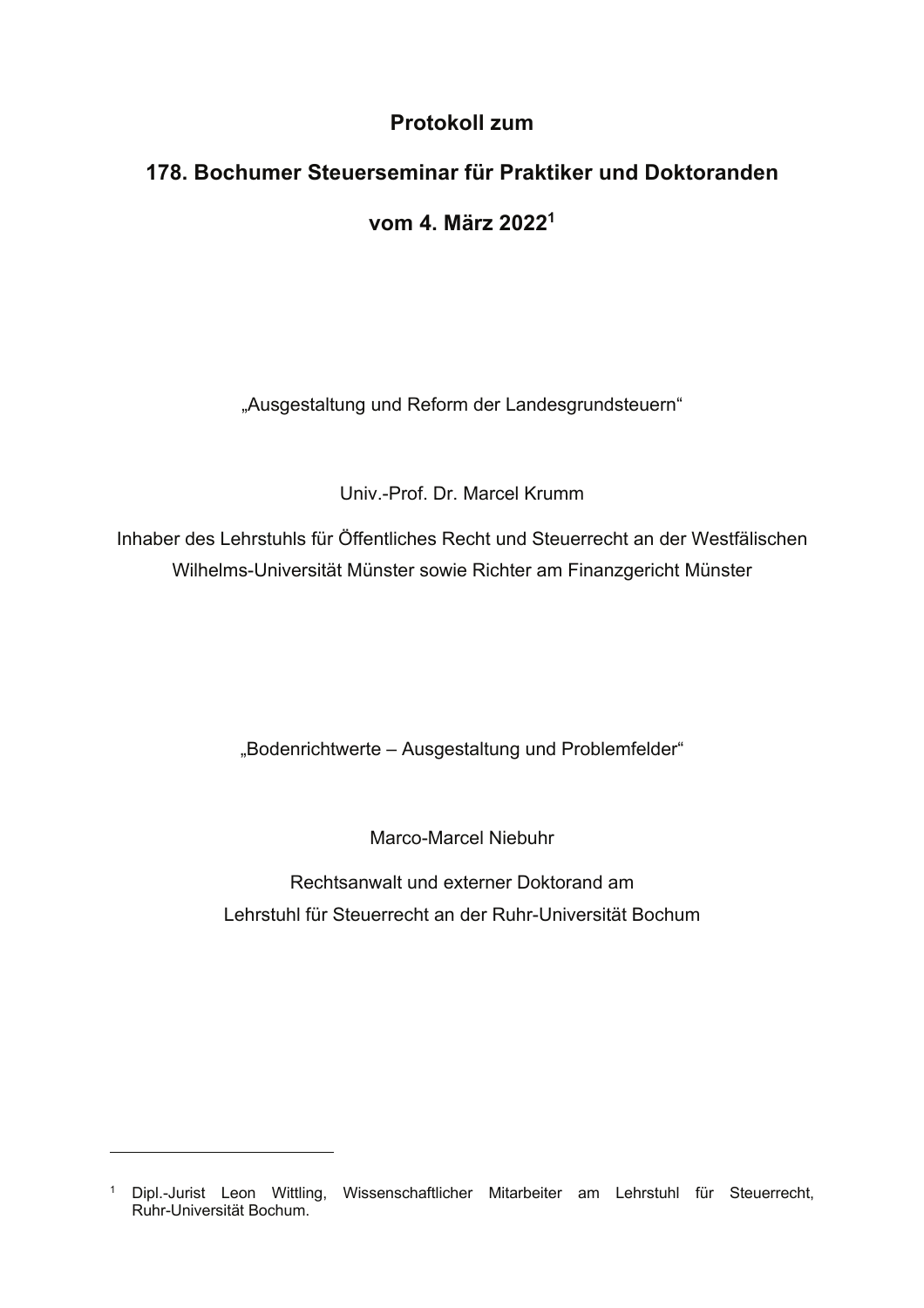| В.   |    |  |  |
|------|----|--|--|
| I.   |    |  |  |
|      | 1. |  |  |
|      | 2. |  |  |
|      | 3. |  |  |
|      | 4. |  |  |
|      | 5. |  |  |
| Ш.   |    |  |  |
| C.   |    |  |  |
| I.   |    |  |  |
| Ш.   |    |  |  |
| III. |    |  |  |
| D.   |    |  |  |

### $\mathbf{A}$ . **Einleitung**

Prof. Seer begrüßt die Teilnehmer des 178. Bochumer Steuerseminars. Erneut könne das Seminar lediglich hybrid via Zoom sowie mit wenigen Teilnehmern vor Ort stattfinden. Sodann stellt Prof. Seer den ersten Referenten, Herrn Prof. Dr. Marcel Krumm, vor. Prof. Krumm ist Inhaber des Lehrstuhls für Öffentliches Recht und Steuerrecht an der Westfälischen Wilhelms-Universität Münster sowie im zweiten Hauptamt Richter am Finanzgericht Münster. Thema seines Vortrags werde die Ausgestaltung und Reform der Landesgrundsteuern sein. Hintergrund dessen sei die mögliche Abweichung der Länder von der bundesgesetzlichen Grundsteuerregelung aufgrund der Abweichungsklausel des Art. 72 Abs. 3 Satz 1 Nr. 7 GG. Insofern gebe es unterschiedliche Ansätze der Länder für die Grundsteuer, bspw. würden Baden-Württemberg und Bayern vom Bundesmodell abweichen. Prof. Seer sehe den "Flickenteppich" der Grundsteuern allerdings nicht besonders kritisch, da eine Regionalisierung des Steuerrechts insbesondere bei den Steuern auf Grund und Boden seiner Meinung nach sinnvoll erscheine.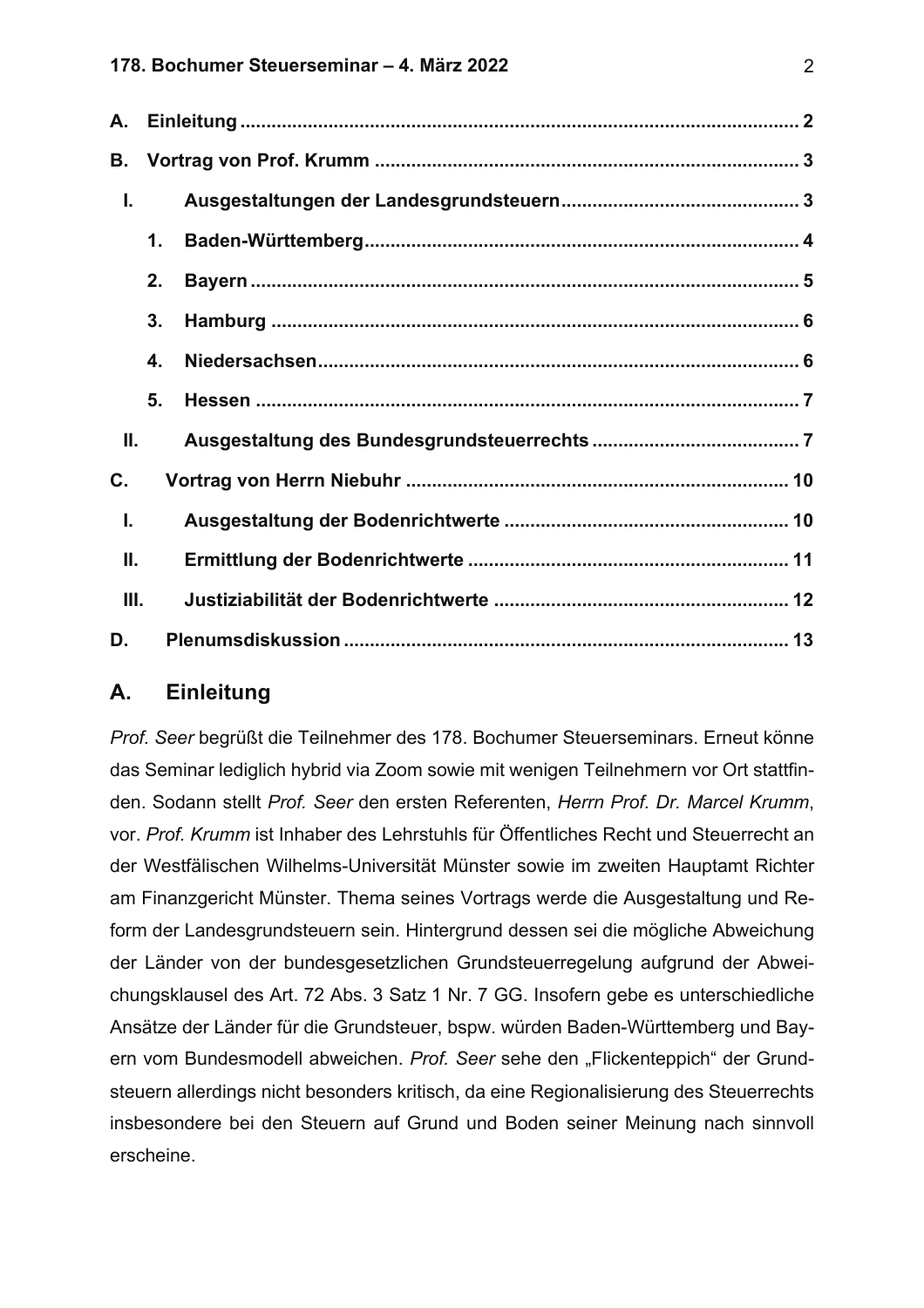Ebenfalls werde im Zuge des heutigen Seminars Herr Marco-Marcel Niebuhr, Rechtsanwalt und externer Doktorand am Lehrstuhl für Steuerrecht an der Ruhr-Universität Bochum, über die Ausgestaltung und Problemfelder der Bodenrichtwerte referieren.

Sodann übergibt Prof. Seer das Wort an Prof. Krumm.

### $\mathbf{B}$ . **Vortrag von Prof. Krumm**

Prof. Krumm bedankt sich für die einleitenden Worte. Auch er sehe den bereits angesprochenen "Flickenteppich" bei den Grundsteuern nicht kritisch. Im Rahmen seines Vortrags werde er zunächst einen Überblick über die landesrechtlichen Regelungen zur Grundsteuer geben. Anschließend werde er auch auf das Bundesmodell eingehen, um im Anschluss zu den von ihm und Herrn Niebuhr entwickelten Diskussionspunkten, insbesondere der Relevanz und Problematik um die Bodenrichtwerte, überzuleiten.

Bevor Prof. Krumm sich den landesrechtlichen Ausgestaltungen zuwendet, geht er auf die Entwicklungslinien des Bundesgrundsteuerrechts ein. Er betont, dass das bundesrechtliche Grundsteuer-Reformgesetz vom 26. November 2019<sup>2</sup> von einer starken Automatisationsstrategie geprägt gewesen sei. Bei der Ausgestaltung der Reform habe sich der Gesetzgeber nach Prof. Krumm in einer schwierigen Gemengelage befunden. Eine Abschaffung der Grundsteuer habe aufgrund des Drucks der Kommunen nicht zur Disposition gestanden. Gleichzeitig seien die steigenden Wohnkosten für viele Menschen ein Problem. Hinzu seien verfassungsrechtliche Fragestellungen um die Bedingungen für eine Gesetzgebungskompetenz gekommen. Das Reformgesetz habe sich bis heute mehrfach geändert (vgl. Folie 3 seiner Präsentation). Besonders zu erwähnen sei dabei die Änderung im Fondsstandortgesetz vom 22. April 2021<sup>3</sup>, in der der Gesetzgeber "klarstellend" in § 247 BewG angeordnet habe, dass bei der Bewertung unbebauter Grundstücke auf den Zonenwert abzustellen sei. Nach Prof. Krumm sei dies keine Klarstellung gewesen, sondern vielmehr eines von mehreren Beispielen für eine nachträgliche grundlegende Änderung des Grundsteuer-Bundesmodells.

#### $\mathbf{L}$ Ausgestaltungen der Landesgrundsteuern

Prof. Krumm wendet sich nun der Ausgestaltung der Landesgrundsteuern zu. Zunächst gibt er einen Überblick über diejenigen Länder, die das Bundesgrund-

BGBI. I 2019, 1794.

 $3<sup>1</sup>$ BGBI, I 2021, 1498.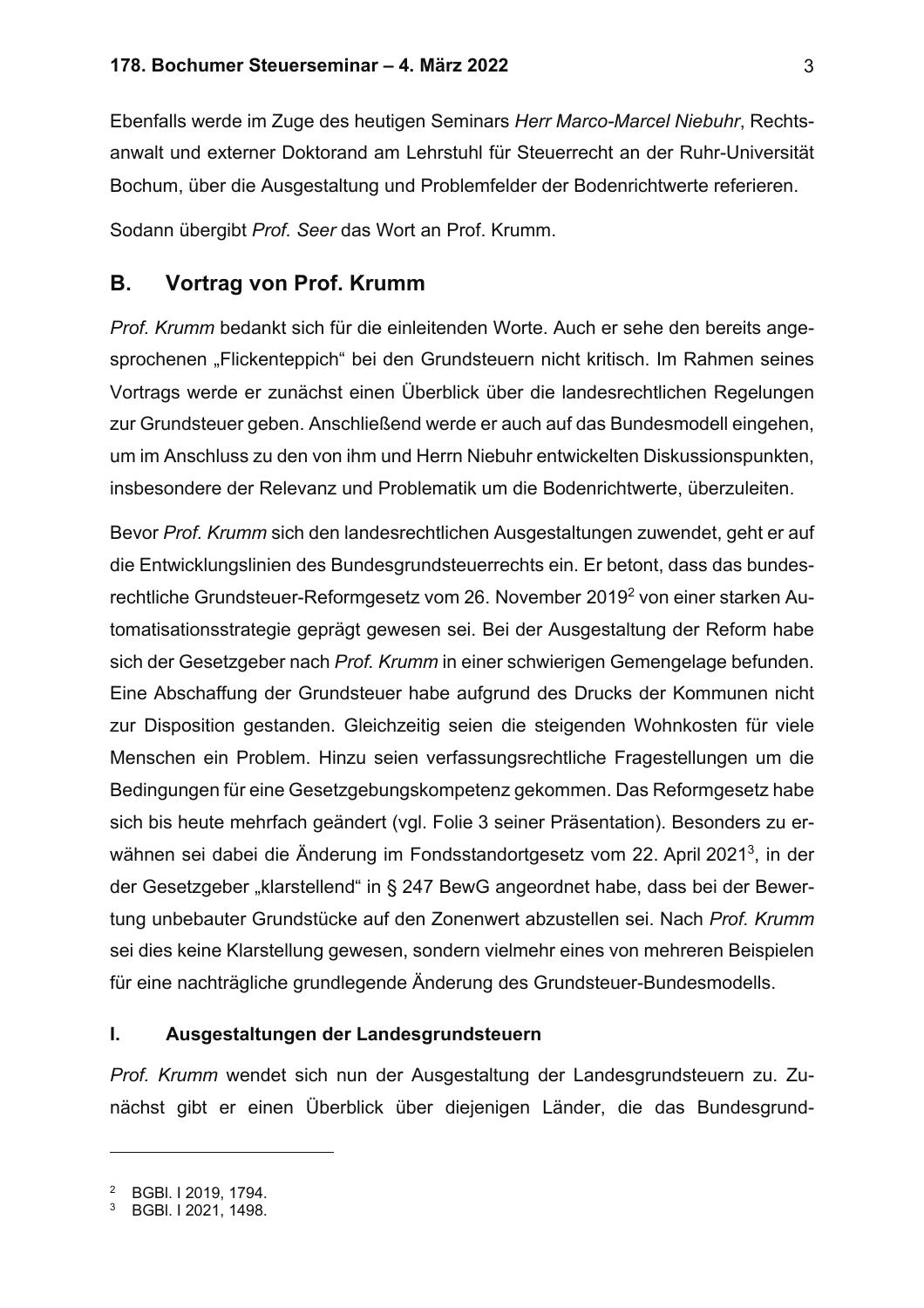### 178. Bochumer Steuerseminar - 4. März 2022

steuerrecht nahezu unverändert anwenden (vgl. Folie 3 seiner Präsentation). Auch in den übrigen Ländern – mit Ausnahme von Baden-Württemberg – werde das Bundesrecht angewendet, allerdings unter Einbeziehung landesrechtlicher Modifikationen. In diesem Zusammenhang geht Prof. Krumm speziell auf die Regelungen in Sachsen und Saarland ein, welche lediglich Sondervorschriften zur Messzahl, also eine Abweichung von § 15 GrStG, vorsehen würden. Dies gehe auf die Differenzierung zwischen Grundstücken mit und ohne Wohnnutzung zurück. Hintergrund der Abweichung sei die Sorge gewesen, dass durch die neuen Grundsteuerwerte die Bewertung von Wohnnutzung höher werde als die Sachwertbewertung von Nichtwohnnutzung. Hier habe der Landesgesetzgeber gegensteuern wollen, um die Belastungsverteilung dieser beiden Nutzungen gesetzgeberisch beeinflussen zu können. Prof. Krumm habe bis vor kurzem erwartet, dass noch weitere Länder von § 15 GrStG abweichen würden, um die Wohnnutzung günstiger zu machen als die Nichtwohnnutzung. Allerdings habe der Baupreisindex, welcher im Rahmen der Sachwertbewertung nach § 259 BewG herangezogen werde und zuletzt stark angestiegen sei, auf natürlichem Wege dafür gesorgt, dass die Grundstücke mit einer Nichtwohnnutzung im Verhältnis zu Grundstücken mit Wohnnutzung deutlich teurer geworden seien.

Prof. Krumm wendet sich nun näher den landesrechtlichen Abweichungen zu. Die Abweichungsbefugnis folge aus Art. 72 Abs. 3 Satz 1 Nr. 7 GG, welcher den Ländern bei der Ausgestaltung der Grundsteuer einen weiten Entscheidungsspielraum zubillige. Die Länder haben lediglich den Typus der Grundsteuer zu wahren sowie die finanzverfassungsrechtliche Vorgaben einzuhalten.

#### $\mathbf 1$ . **Baden-Württemberg**

Als erstes Land habe Baden-Württemberg von der Abweichungsbefugnis Gebrauch gemacht und ein Bodenwertmodell eingeführt (für die jeweiligen landesrechtlichen Regelungen s. Folie 4 seiner Präsentation). Steuerobjekt sei hierbei nur der unbebaute Grundbesitz, wobei bebaute Grundstücke hierbei fiktiv als unbebaut gelten würden. Die Bewertung dieser unbebauten Grundstücke erfolge mit dem Bodenrichtwert multipliziert mit der Grundstücksfläche. Vorgesehen sei dabei grundsätzlich ein Zonenwertmodell, d.h. die Zugrundelegung des Werts aus der Bodenrichtwertzone. Allerdings könne gemäß § 38 Abs. 4 LGrStG BW (sog. Escape-Klausel) ein niedrigerer Bodenwert zugrunde gelegt werden, wenn die Abweichung mehr als 30 % vom Zonenwert betrage. Nach Vorstellung des Gesetzgebers sei also - typisiert - eine Abweichung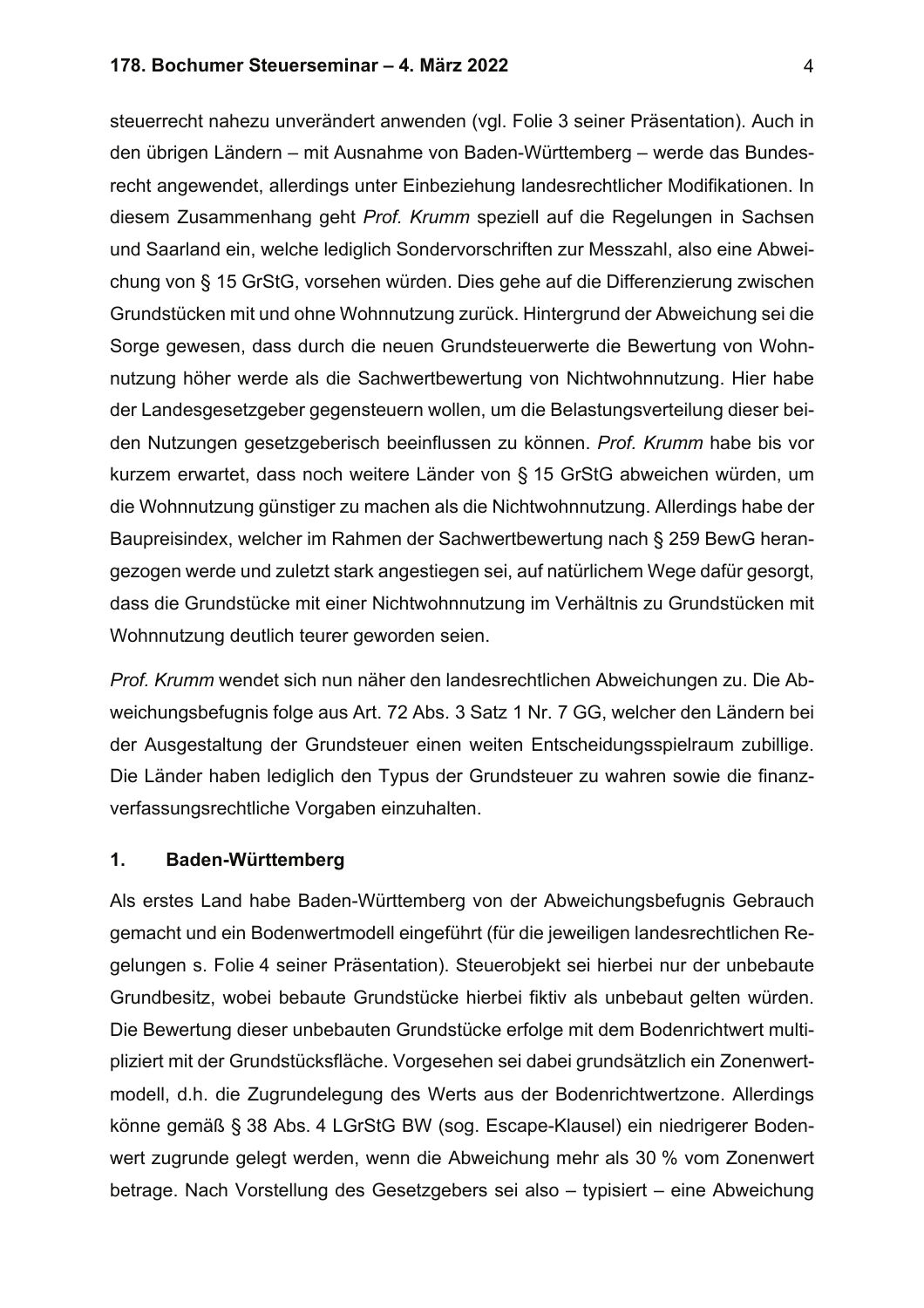unterhalb von 30 % hinzunehmen. Nach Prof. Krumm sei fraglich, ob diese Escape-Klausel in der Praxis tatsächlich besondere Relevanz erlange, da hierfür die Einholung eines - kostenverursachenden - Gutachtens erforderlich sei und die Grundsteuer regelmäßig wohl unter den Gutachterkosten liegen werde. Ebenfalls würden die Eigentümer von vermieteten Gebäuden regelmäßig kein Interesse daran haben, den der Grundsteuer zugrunde gelegten Wert anzufechten, wenn die Grundsteuer für sie voll umlagefähig sei. Das Rechtsschutzinteresse des - steuertragenden - Mieters sei ein später noch zu diskutierendes Problemfeld.

Erwähnenswert sei weiter die Messzahlermäßigung für Wohnnutzung, welche nach Ansicht von Prof. Krumm wohl verfassungsgemäß sei.

#### $2.$ **Bayern**

Bayern habe ein Flächenmodell eingeführt. Hiernach werde der Grund und Boden mit 0,04 €/qm und die Gebäudefläche mit 0,5 €/qm bewertet. Dies führe zu einem fiktiven Wert, der sich losgelöst von den tatsächlichen Bedingungen ermittle. Tragender Gedanke sei eine gleiche Steuerbelastung bei zwei gleich großen Grundstücken. Bayern folge dem Äquivalenzprinzip. Prof. Krumm interpretiere an dieser Stelle die Gesetzesbegründung dergestalt, dass der Landesgesetzgeber wohl die Kostenäquivalenz meine. Demnach solle die Grundsteuer abbilden, dass die Gemeinde Leistungen erbringe und ihr dadurch Kosten entstünden. Die Größe des Grundstücks stelle insofern - fiktiv - den Bezugspunkt für die dem Steuerpflichtigen zugutekommenden Leistungen dar. Nach Prof. Krumm stehe dies in einem Spannungsverhältnis zu der vom BVerfG postulierten Relationsgerechtigkeit bezogen auf den Verkehrswert. Ausgehend vom Äquivalenzprinzip müsse es nach Prof. Krumm eine gewisse Nutzenrelationsgerechtigkeit geben. Eine Erfindung von Werten scheide demnach aus. In der Bemessungsgrundlage müsse ersichtlich werden, dass die einzelnen Steuerpflichtigen die gemeindlichen Leistungen unterschiedlich in Anspruch nehmen würden. Prof. Krumm zweifle daher an der Möglichkeit zur Begründung eines Flächenmodells.

Auch in Bayern sei eine Messzahlermäßigung für Wohnnutzung um 30 % vorgesehen. Darüber hinaus bestehe für die Gemeinden die Möglichkeit, besondere Hebesätze für geförderten Wohnraum einzuführen. Dies hänge mit der 25 %igen Ermäßigung der Steuermesszahl des § 15 GrStG zusammen, sei aber ein nur in Bayern vorzufindendes Unikum.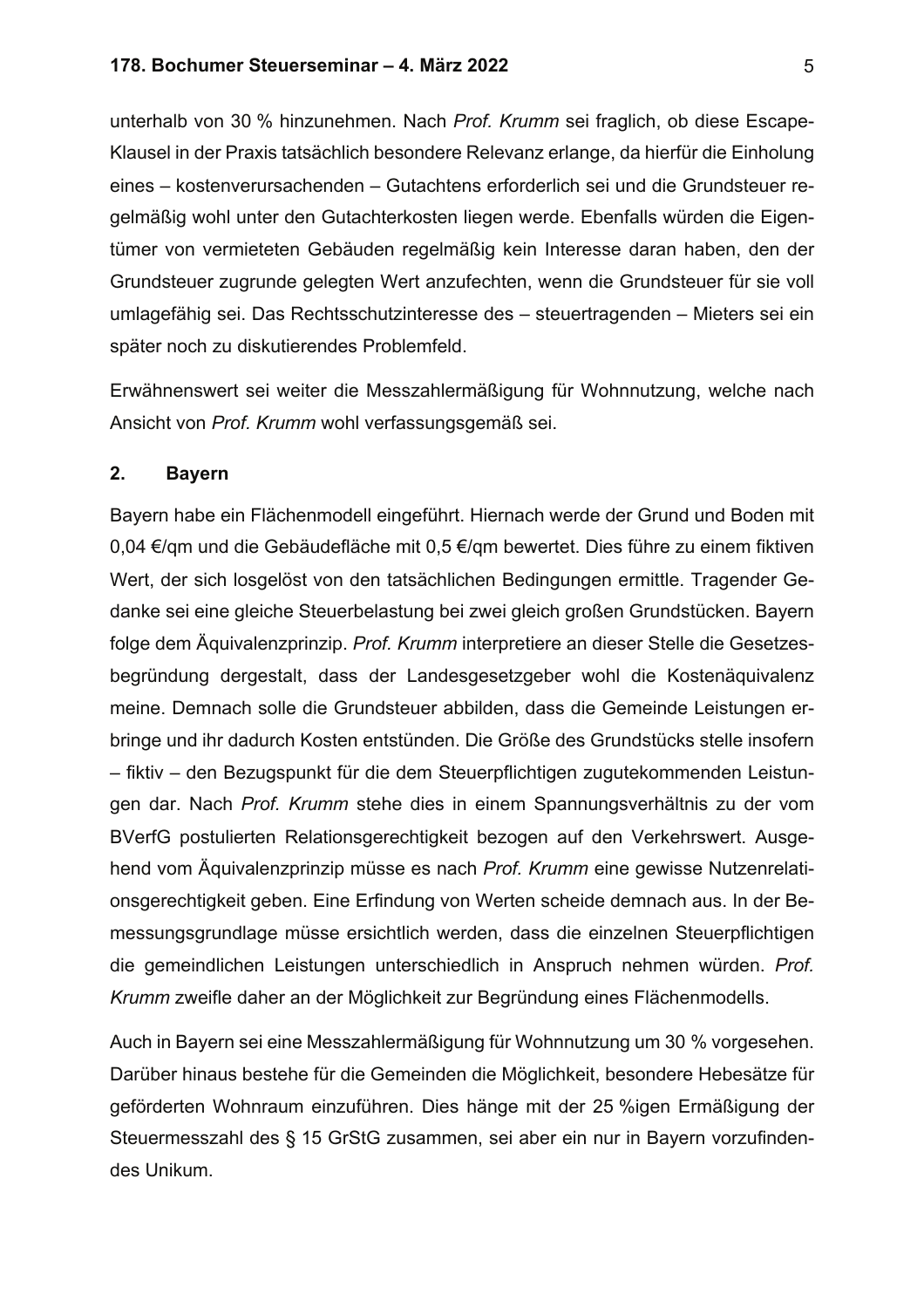#### 3. **Hamburg**

Hamburg folge dem Grunde nach dem bayrischen Modell, insbesondere was die Regelungen zum Flächenmodell angehe. Ein Unterschied liege jedoch in der weitergehenden Differenzierung bei der Messzahl-Ermäßigung. Hamburg sehe auch einen Abschlag um 30 % bei Wohnnutzung vor. Allerdings werde zusätzlich bei der Wohnnutzung zwischen guter und normaler Wohnlage unterschieden. Für die normale Wohnlage gebe es einen zusätzlichen Abschlag. Prof. Krumm weist unter landesverfassungsrechtlichen Gesichtspunkten darauf hin, dass die Abgrenzung der guten und normalen Wohnlage mittels Verordnungsermächtigung auf den Senat übertragen worden sei. Die Verordnungsermächtigung sehe allerdings keine Kriterien für die Differenzierung vor. Dies gehe nach Prof. Krumm auf die auch im Mietspiegel verankerte Differenzierung nach der Wohnlage zurück. So wolle der Landesgesetzgeber diese Unterscheidung aus dem Mietspiegel auf die Grundsteuer transferieren. Seiner Ansicht nach sei eine solche weitgehende Verordnungsermächtigung ohne Vorgaben für die Differenzierungskriterien aber landesverfassungsrechtlich unzulässig.

#### 4. **Niedersachsen**

Niedersachsen folge im Grundsatz ebenfalls einem Flächenmodell und bewerte Grund und Boden mit 0,04 €/qm und Gebäudefläche mit 0,5 €/qm. Eine Besonderheit sei in Niedersachsen aber, dass der Flächenwert mit einem Lagefaktor multipliziert werde. Niedersachsen verfolge hiermit das Prinzip der Nutzungsäquivalenz. Der Lagefaktor solle eine bessere oder schlechtere Lage im Vergleich zum Gemeindedurchschnitt zum Ausdruck bringen und damit typisiert eine unterschiedlich starke Inanspruchnahme von gemeindlichen Leistungen berücksichtigen. Grundlage des Lagefaktors sei der Bodenrichtwert, d.h. der Zonenwert für das Grundstück, in welcher es liege. Dieser werde in Relation zu dem Gemeindedurchschnittswert der Bodenrichtwerte gesetzt. Prof. Krumm bildet ein Beispiel dergestalt, dass ein Grundstück in einer Bodenrichtwertzone mit dem Bodenrichtwert 600 liege und der durchschnittliche Wert in der Gemeinde – über alle Nutzungen hinweg – bei 300 liege. Der Faktor liege grundsätzlich bei 2. Sofern man den Faktor nunmehr unverändert übernehmen würde, bilde der Faktor eine doppelt so gute Lage des zu bewertenden Grundstücks als der Durchschnitt ab. Dies führe dazu, dass die Bemessungsgrundlage – der Flächenwert – sich verdopple. Der Faktor sei jedoch durch einen Exponenten abgeschwächt worden. Dieser liege bei 0,3. Im Beispielsfall liege man damit bei einem Lagefaktor von 1,23. Demnach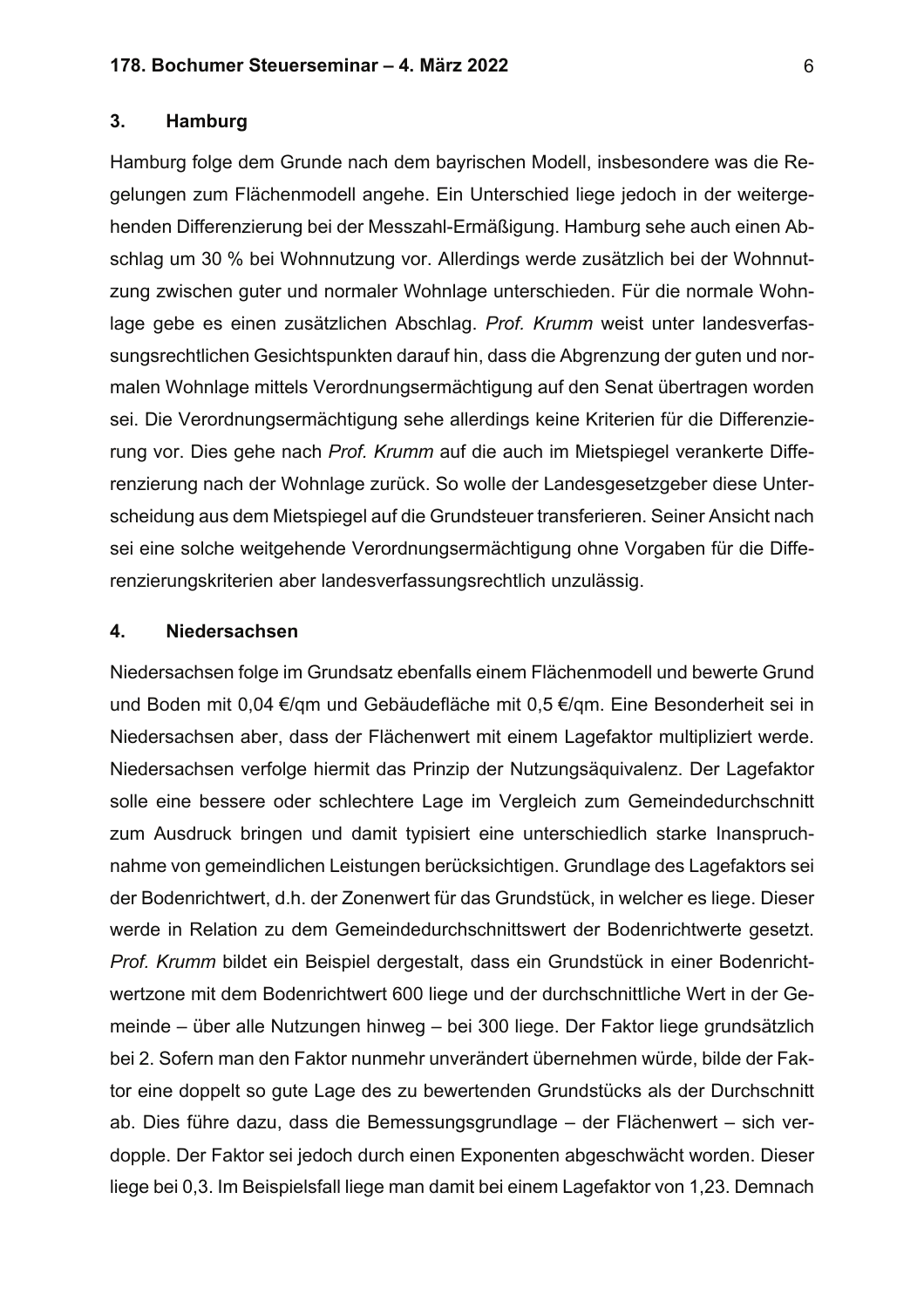würde der niedersächsische Gesetzgeber bei einem Bodenrichtwert von 600 und einem gemeindlichen Durchschnitt von 300 von der 1,23-fachen Teilnahme an den gemeindlichen Leistungen als der Durchschnitt der Gemeinde ausgehen. Dementsprechend erhöhe sich dann die steuerliche Bemessungsgrundlage.

Wie die anderen Bundesländer sehe auch Niedersachsen eine Messzahlermäßigungen für Wohnnutzung vor.

#### 5. **Hessen**

Das Konzept in Hessen unterscheide sich nicht wesentlich von dem in Niedersachsen. Einzig die Ermittlung des Lagefaktors erfolge anders. Hesse lege einen anderen Durchschnitt als Niedersachsen zugrunde. Wie auch in Niedersachsen fuße das Konzept auf einer Nutzungsäquivalenz. Nach Prof. Krumm stelle sich aber – genauso wie schon hinsichtlich des Modells in Bayern – die Frage, ob sich der anhand des Lagefaktors ermittelte Wert – mit Blick auf die Rechtsprechung des BVerfG – empirisch nachvollziehen lasse. Seiner Ansicht nach führe auch ein solches Flächen-Lage-Modell zu gewissen Wertungswidersprüchen.

Eine Besonderheit sei in Hessen weiter, dass das hessische LGrStG als einziges Landesgesetz ein zweistufiges Verwaltungsverfahren vorsehe. In Hessen würden die Flächen nicht gesondert festgestellt. Das Verwaltungsverfahren beginne direkt mit dem Grundsteuermessbetragsverfahren.

#### $II.$ Ausgestaltung des Bundesgrundsteuerrechts

Anschließend wendet sich Prof. Krumm überblicksartig der bundesgesetzlichen Grundsteuer zu.

Die Grundsteuerwerte seien auf den 1. Januar 2022 festzustellen. Die Feststellungserklärung sei bis zum 31. Oktober 2022 abzugeben. Hinsichtlich der Feststellungserklärung gebe es auch die Möglichkeit, Hilfeleistungen von Wohnungsverwaltungen in Anspruch zu nehmen, da es sich hierbei um eine Hilfeleistung in Steuersachen gemäß § 4 Nr. 4 StBerG handele. Nach Prof. Krumm vertrete die Finanzverwaltung die Auffassung, dass auch eine "einfache" Hausverwaltung die Feststellung übernehmen könne. In diesem Zusammenhang weist Prof. Krumm auf die koordinierten Ländererlasse vom 9. November 2021 zur Anwendung des GrStG hin.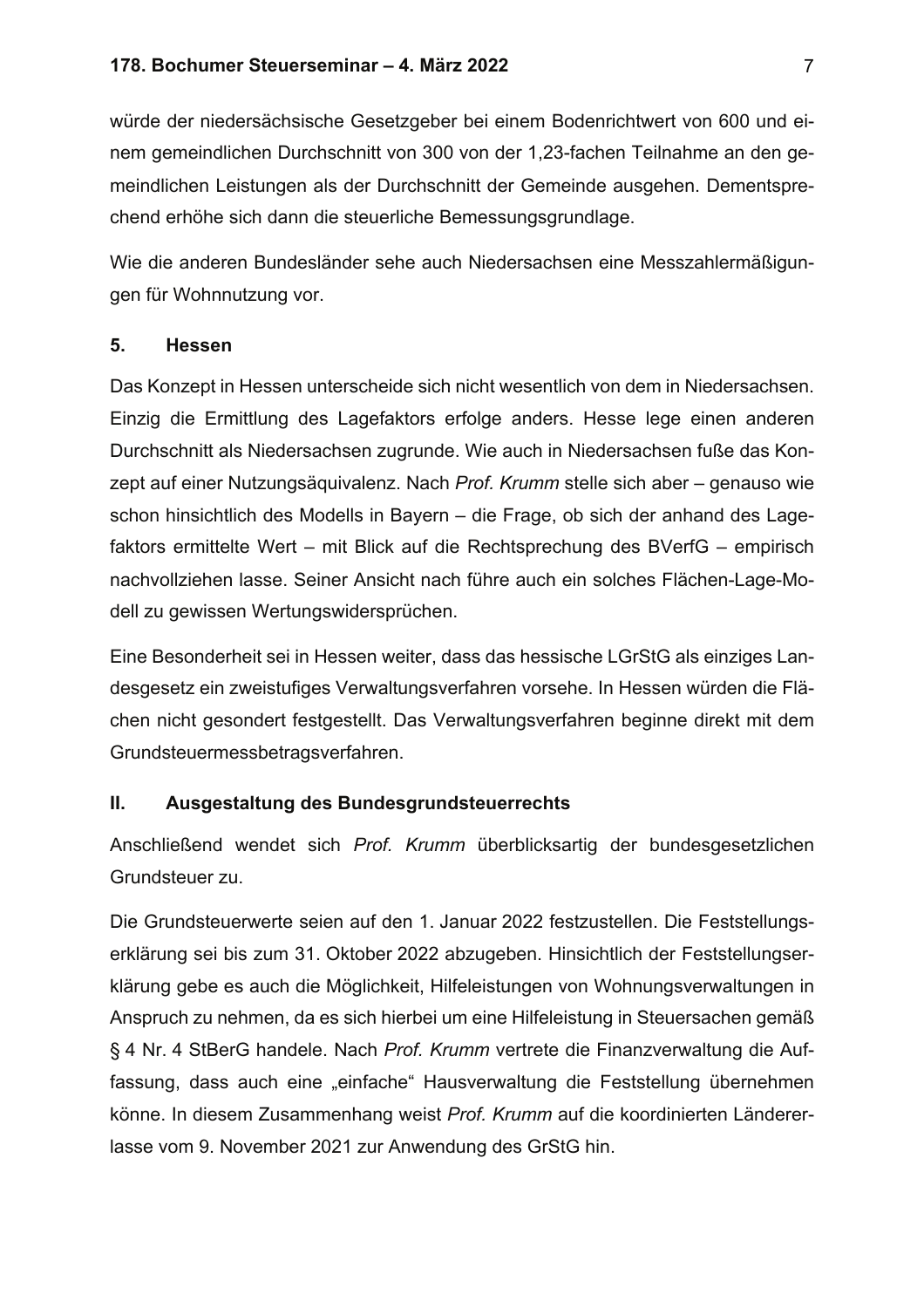Die Festsetzung der Grundsteuermessbeträge erfolge auf den 1. Januar 2025. Die erstmalige Erhebung der Grundsteuer werde ab dem Erhebungszeitraum 2025 vorgenommen.

Sodann stellt Prof. Krumm die Ausgestaltung der bundesgesetzlichen Grundsteuer dar (vgl. Folie 6 seiner Präsentation). Zu beachten sei insbesondere, dass bzgl. der Grundstücke eine fest Einteilung erfolge, die fest zugeschriebene Bewertungsverfahren nach sich ziehe. Hinsichtlich der Messzahl von 0,31 Promille würden sich grundsätzlich verfassungsrechtliche Fragestellungen ergeben. Eine Abweichung sei nach Ansicht von Prof. Krumm aber mit dem gesetzgeberischen Ziel der Vergünstigung von Wohnnutzung begründbar.

Prof. Krumm thematisiert nun die Relevanz des Bodenrichtwerts. Diese folge zunächst daraus, dass bei unbebauten Grundstücken nach § 247 Abs. 1 Satz 2 BewG der Zonenwert maßgeblich sei. Im Bundesrecht gebe es grundsätzlich keine Möglichkeit, einen niedrigeren Wert nachzuweisen. Eine Abweichung vom Zonenwert käme nur bei überlagernden Bodenrichtwertzonen oder bei unterschiedlichen Entwicklungszuständen in Betracht. Eine ungeschriebene Ausnahme könne sich lediglich aus der ImmoWertVO für die Fälle ergeben, in denen eine Bodenrichtwertzone für einzelne Grundstücke nicht gelte, wie bspw. unter den Voraussetzungen des § 15 ImmoWertVO. Sofern der Zonenwert nicht gelte, könne die Finanzverwaltung den Wert schätzen; sie unterliege hierbei allerdings einer vollen gerichtlichen Kontrolle.

Anschließend stellt Prof. Krumm das Ertragswertverfahren für Wohngrundstücke nach §§ 252 BewG dar (vgl. Folie 8 seiner Präsentation). Auch im Rahmen dieses Verfahrens spiele der Bodenrichtwert eine elementare Rolle. Einerseits sei dieser für den eigenständigen Bewertungsfaktors des Grund und Boden maßgeblich. Andererseits spiele der Bodenrichtwert bei der Kapitalisierung des Reinertrags im Rahmen der Ermittlung des Liegenschaftszinssatzes eine Rolle. Hinsichtlich der Ermittlung des Reinertrags weist Prof. Krumm auf die grobe Typisierung hin. Es würden keine tatsächlichen Mieten, sondern nur Durchschnittsmieten zugrunde gelegt. Diese Durchschnittsmieten würden lediglich landesweit ermittelt. Lokale Gegebenheiten würden nur über 7 Mietpreisniveau-Stufen – ebenfalls typisiert – berücksichtigt (vgl. Folie 9 seiner Präsentation). Eine weitere Ausdifferenzierung erfolge im Ertragswertverfahren damit nur über den Liegenschaftszinssatz, da dieser die jeweiligen Bodenrichtwerte berücksichtige. Allein über die Bodenrichtwerte könne insofern eine Wert-/Lagedifferenzierung in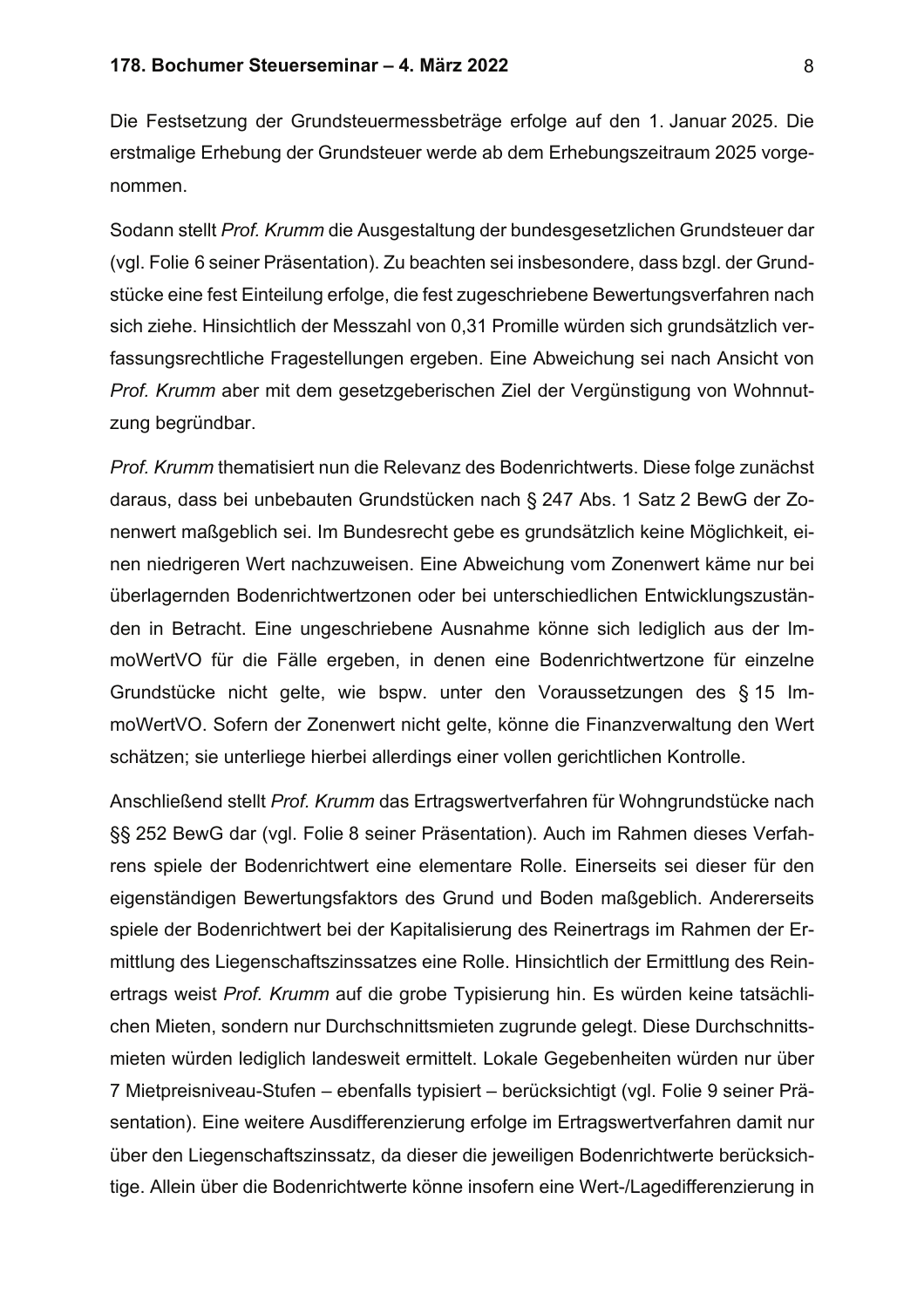das Ertragswertverfahren einfließe. Seine Ausführungen verdeutlicht Prof. Krumm anhand eines Beispielsfalls (vgl. Folie 10 f. seiner Präsentation). Dieses zeige insbesondere auf, dass die Relevanz des Bodenrichtwerts umso höher sei, je älter ein Grundstück sei.

Prof. Krumm geht ebenfalls überblicksartig auf die Bewertung von Nicht-Wohngrundstücken gemäß §§ 258 ff. BewG ein (vgl. Folie 12 seiner Präsentation).

Den Schluss seines Vortrags bilden von Ihm aufgeworfene Vertiefungspunkte (vgl. Folie 14 seiner Präsentation), welche die Grundlage für die – nach dem Vortrag von Herrn Niebuhr zu den Bodenrichtwerten – geplante Diskussion im Plenum bilden sollen. Zu differenzieren seien die Vertiefungspunkten zwischen Aspekten des Rechtsschutzes und den Mitwirkungslasten des Steuerpflichtigen.

Hinsichtlich des Rechtsschutzes weist Prof. Krumm zunächst auf das gestufte Verwaltungsverfahren und die daraus resultierenden Grundlagen- und Folgebescheidverhältnisse hin. Die Verfassungswidrigkeit sei seiner Ansicht nach direkt gegen den Grundsteuerwertbescheid geltend zu machen. Prof. Krumm kritisiert sodann die Spaltung des Rechtswegs. Die Finanzgerichte seien lediglich für das Messbetrags- und Grundsteuerwertfeststellungsverfahren zuständig. Es ergebe aber keinen Sinn, dass im Anschluss hieran die Verwaltungsgerichte für den Grundsteuerbescheid zuständig seien, da es sich um einen typischen Steuerbescheid i.S.d. AO handele. Zu diskutieren seien seiner Ansicht nach ebenfalls die Anlagen zum BewG. Das BewG sei derzeit ein formelles Parlamentsgesetz, was den Rechtsschutz erschwere, da nur das Gesetz angegriffen werden könne. Allerdings sehe § 263 BewG eine Verordnungsermächtigung für die Verwaltung zur Änderung der Anlagen zum BewG vor. Sofern die Finanzverwaltung die Anlagen ändere, handele es sich nicht mehr um ein Parlamentsgesetz, sondern um eine Verordnung. Diese Situation ähnele der Diskussion zu § 13a EStG. Die Anlagen seien aber die Grundlagen der Relation der Belastung und somit nicht delegierbar. Da bei einer Verordnung Art. 100 GG nicht gelte, stelle sich die Frage, ob der Rechtsschutz vollumfänglich eröffnet werde.

Die Mitwirkungslasten des Steuerpflichtigen stuft Prof. Krumm als vertretbar ein. Lediglich das Sachwertverfahren erfordere einen gesteigerten Aufwand. Die Schwierigkeit eines Verfahrens könne nach Prof. Krumm nur danach beurteilt werden, wie kompliziert es sei, an die benötigten Daten zu gelangen. Beim Ertragswertverfahren seien seitens des Steuerpflichtigen vor allem die Wohnfläche, die Nutzfläche sowie das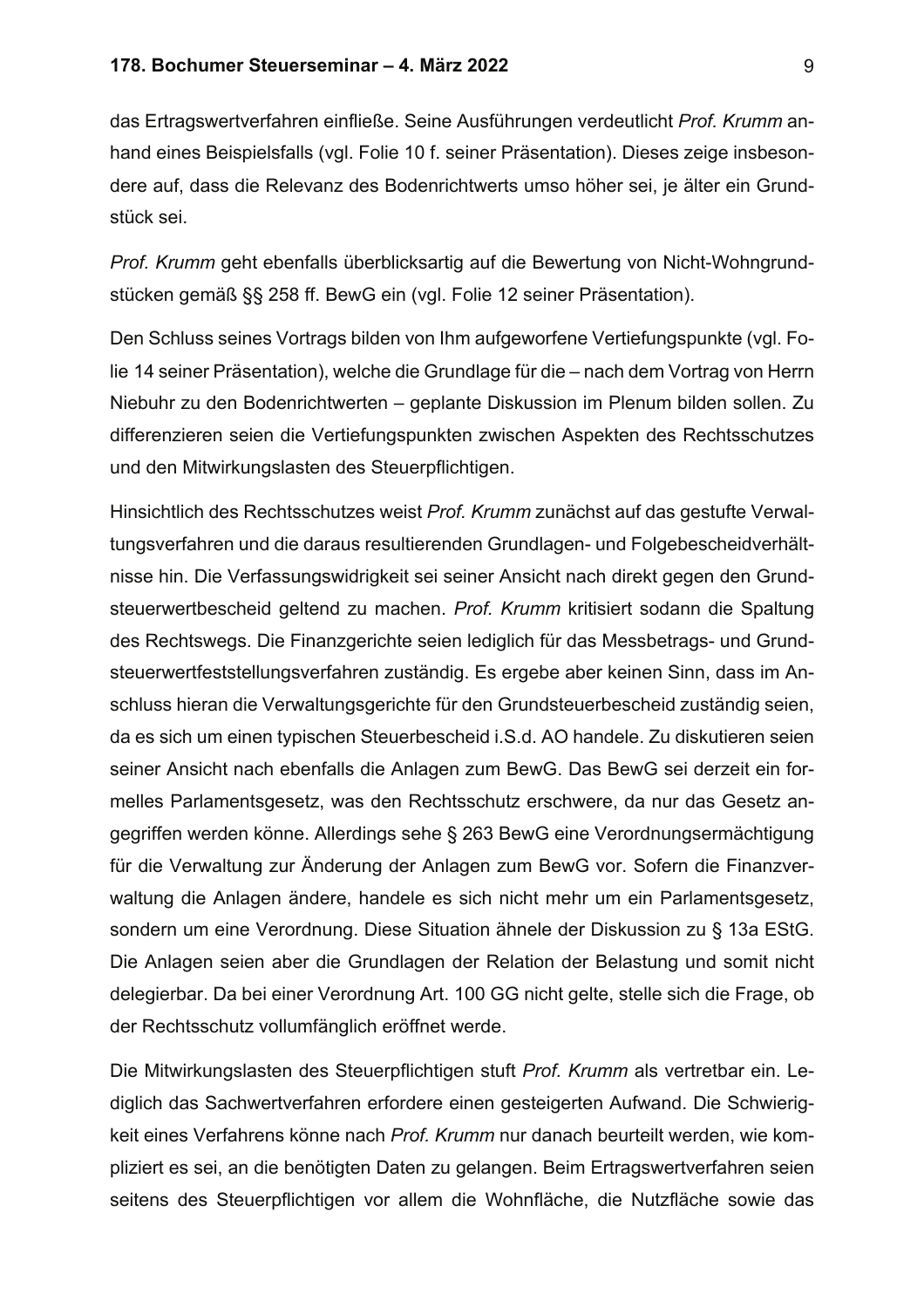## 178. Bochumer Steuerseminar - 4. März 2022

Baujahr der Immobilie beizubringen. Seiner Ansicht nach sei die Beisteuerung dieser Daten zumutbar. Diese Daten werden - mit Ausnahme des Baujahrs - ebenfalls bei den abweichenden Modellen wie bspw. in Bayern benötigt, da dort eine Ermäßigung für Wohnnutzung vorgesehen sei. Anders hingegen müsse beim Sachwertverfahren aufgrund des Abstellens auf die Bruttogrundfläche - seitens der Steuerpflichtigen ein nicht bekannter Wert angeben werden. Hinsichtlich des daraus resultierenden Aufwands ist Prof. Krumm jedoch kritisch. Seiner Ansicht nach sei die Beisteuerung dieser Werte nur dann mit viel Aufwand verbunden, soweit die Erbschaft- und Schenkungsteuer für die Steuerpflichtigen irrelevant sei, bspw. bei börsennotierten Konzernen. Bei den übrigen Steuerpflichtigen können regelmäßig die Werte aus dem Sachwertverfahren bei der Erbschaft- und Schenkungsteuer herangezogen werden. Problematisch sei bei diesen aus Beratersicht - aufgrund der eingeführten zeitnahen Anzeigepflichten - lediglich, dass die Mandanten dahingehend geschult werden müssen, ihre Berater über jede Veränderung der Bruttogrundfläche zu informieren. Daher sei nach Ansicht von Prof. Krumm das Monitoring die eigentliche Herausforderung.

Sodann übergibt Prof. Krumm das Wort an Herrn Niebuhr.

### C. **Vortrag von Herrn Niebuhr**

Herr Niebuhr bedankt sich bei Prof. Krumm für die Überleitung zu seinem Thema sowie bei Prof. Seer für die Einladung zum heutigen Bochumer Steuerseminar. Im Rahmen seiner Dissertation beschäftige er sich mit den Bodenrichtwerten in der steuerrechtlichen Bewertung. Seinen Vortrag werde er zunächst mit der Ausgestaltung der Bodenrichtwerte beginnen, ehe er Ausführungen zur Ermittlung und Justiziabilität der Bodenrichtwerte vornehmen werde.

### $\mathbf{L}$ Ausgestaltung der Bodenrichtwerte

Bodenrichtwerte seien durchschnittliche Lagewerte für den Boden unter Berücksichtigung des unterschiedlichen Entwicklungsstands. Bodenrichtwerte seien flächendeckend von den Gutachterausschüssen zu ermitteln. Zu diesem Zweck seien Bodenrichtwertzonen zu bilden (sog. zonale Bodenrichtwerte). Je Bodenrichtwertzone sei ein Bodenrichtwert anzugeben. Ein Bodenrichtwert beziehe sich auf einen Quadratmeter Grundstücksfläche des jeweiligen Bodenrichtwertgrundstücks. Dabei sei das Bodenrichtwertgrundstück ein fiktiv unbebautes Grundstück, dessen Grundstücksmerkmale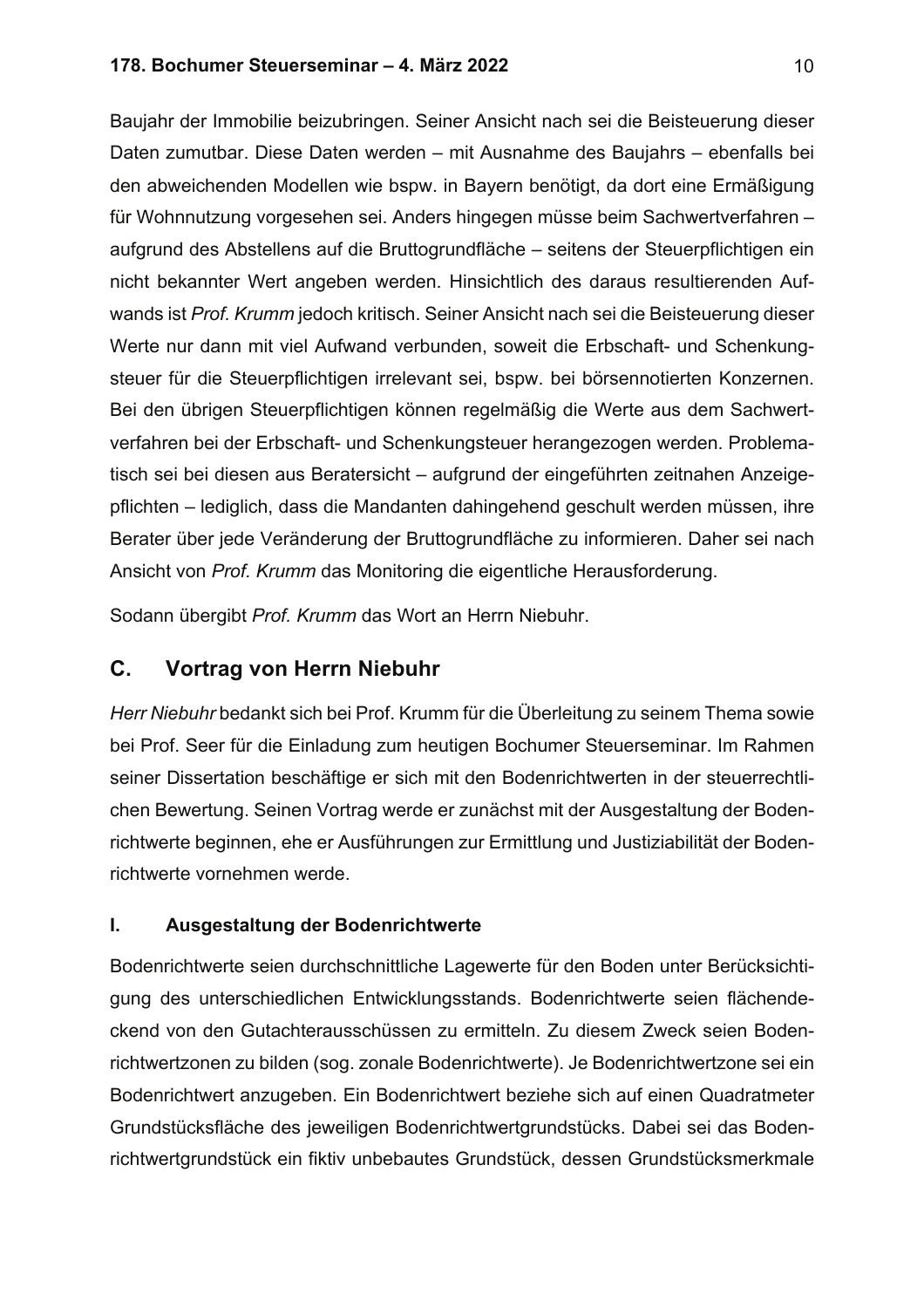weitgehend mit den vorherrschenden wertbeeinflussenden Grundstücksmerkmalen in der jeweiligen Bodenrichtwertzone übereinstimmen sollen.

Die Lage des Bewertungsobjekts in der jeweiligen Bodenrichtwertzone schreibe für die steuerrechtliche Bewertung das Bodenwertniveau für das zu bewertende Grundstück fest. Dementsprechend seien die Bodenrichtwertzonen voneinander abzugrenzen. Dies resultiere daraus, dass - anders als die vorher existierenden Lage-Bodenrichtwerte – lediglich zonale Bodenrichtwerte herangezogen würden. Die zonale Einteilung verdeutlicht Herr Niebuhr anhand eines Auszugs aus der Bodenrichtwertkarte des Gutachterausschusses Hameln-Hannover. Dabei sei zu beachten, dass die Abgrenzung der Bodenrichtwerte durch Bodenrichtwertzonen oftmals den tatsächlichen Wertverhältnissen widerspreche. Die Abgrenzung habe so zu erfolgen, dass lagebedingte Wertunterschiede zwischen den Grundstücken, für die der Bodenrichtwert gelten soll, und dem Bodenrichtwertgrundstück nicht mehr als 30 % betragen (§ 15 Abs. 1 Satz 2 ImmoWertVO 2021). Innerhalb dieser 30 % Schwelle sollen allerdings Wertunterschiede, die sich aus nicht mit dem Bodenrichtwertgrundstück übereinstimmenden Grundstückmerkmalen einzelner Grundstücke ergeben, nicht berücksichtigt werden.

Der Bodenrichtwert beziehe sich vornehmlich auf das Bodenrichtwertgrundstück. Insofern handele es sich um ein fiktiv unbebautes Grundstück. Dementsprechend müssen die wertbeeinflussenden Grundstücksmerkmale dargestellt werden. Herr Niebuhr führt in die Darstellung überblicksartig ein (vgl. Folie 5 seiner Präsentation) und erläutert den Bodenwert anhand eines Beispiels nach dem bundesrechtlichen Modell (vgl. Folie 6 seiner Präsentation). Herr Niebuhr kritisiert die Pauschalisierung der Bewertung. Beispielsweise würden bei der Bewertung Faktoren wie die Belastung mit Altlasten oder lagebedingte Bewertungsabweichungen innerhalb einer Bodenrichtwertzone, wie z.B. die Lage des Bewertungsobjekts an einer Ortseinfahrtsstraße, unberücksichtigt bleiben. Dies führe seiner Ansicht nach zu verfassungsrechtlichen Problemen.

#### $II.$ **Ermittlung der Bodenrichtwerte**

Die Ermittlung der Bodenrichtwerte im weiteren Sinne lasse sich in drei Schritte untergliedern: Erstens die Bildung und Abgrenzung der Bodenrichtwertzonen, zweitens die Attribuierung des Bodenrichtwertgrundstücks und drittens die Bodenrichtwertermittlung im eigentlichen Sinne. Seinen Vortrag möchte er jedoch auf die Bodenrichtwertermittlung im eigentlichen Sinne beschränken. Nach § 14 Abs. Satz 1 ImmoWertVO 2021 sollen die Bodenrichtwerte primär im Vergleichswertverfahren ermittelt werden.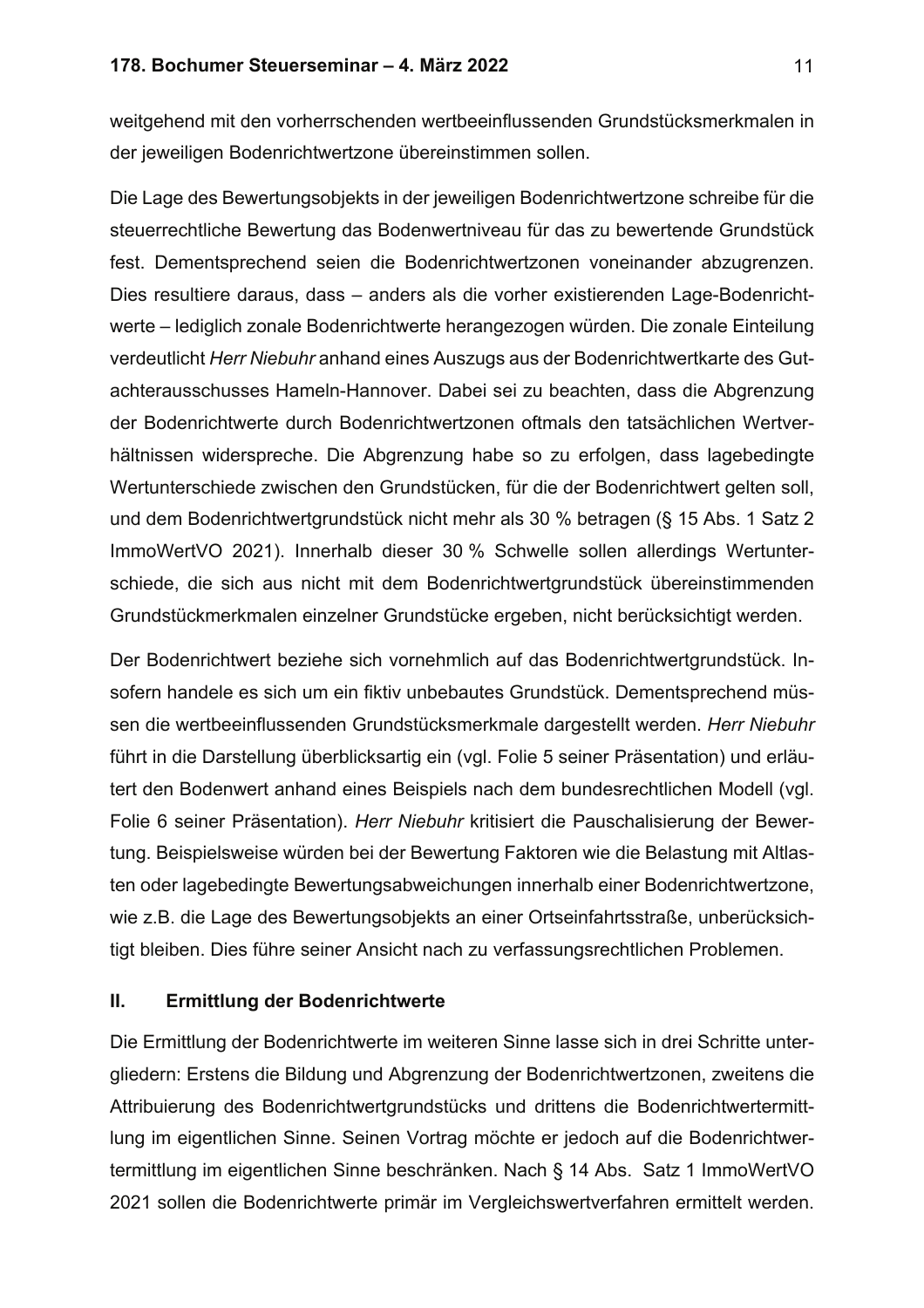## 178. Bochumer Steuerseminar - 4. März 2022

Dies erfordere, dass eine ausreichende Zahl von Vergleichspreise vorliege. Da sich der Bodenrichtwert auf ein unbebautes Bodenrichtwertgrundstück beziehe, würden als Vergleichspreise grundsätzlich nur Kaufpreise über unbebaute Grundstücke in Betracht kommen. Problematisch sei hierbei aber, dass in "kaufpreisarmen Regionen" oftmals keine geeigneten Vergleichspreise zur Verfügung stünden. Dementsprechend habe der Verordnungsgeber bereits 2010 die Ermittlung der Bodenrichtwerte mittels anderer geeigneter Verfahrensweisen zugelassen. Die in Betracht kommenden anderen geeigneten Verfahrensweisen stellt Herr Niebuhr sodann überblicksartig dar (vgl. Folie 8 seiner Präsentation). Zusammenfassend hält er fest, dass es sich bei dem Bodenrichtwert um einen Schätzwert und nicht um einen naturgegebenen Wert handele. Dieser sei einerseits das Ergebnis einer rechtlichen Subsumtion im Hinblick auf die gestiegenen regulatorischen Anforderungen, andererseits aber auch das Ergebnis von mathematischen Auswertungen und subjektiven Einschätzungen der Gutachterausschüsse.

#### $III.$ Justiziabilität der Bodenrichtwerte

Die Bodenrichtwerte sollen sowohl nach dem Bundesmodell als auch nach dem Modell in Baden-Württemberg in Umsetzung der BFH-Rechtsprechung<sup>4</sup> zur Bedarfsbewertung verbindlich für die Beteiligten im Steuerrechtsverhältnis gelten und einer gerichtlichen Überprüfung regelmäßig nicht zugänglich seien. Von dieser Einschätzung hänge wesentlich die Administrierbarkeit der Bewertungsmodelle ab. Problematisch sei hinsichtlich der einzelnen Bodenrichtwerte, dass diese nicht zu begründen seien und die Ermittlung daher weder für den Steuerpflichtigen noch für die Gerichte einsehbar sei. In einem Spannungsverhältnis hierzu stehe die Tatsache, dass die Bodenrichtwerte nicht eindeutig ermittelt werden können und Unsicherheiten hinsichtlich der Plausibilität des Werts immanent seien. Herr Niebuhr gibt ebenfalls zu bedenken, dass die Einhaltung der Normen des BauGB und der ImmoWertVO gerichtlich überprüfbar sein müssen. Es mache keinen Sinn, immer weitere Vorgaben an die Bodenrichtwertermittlung einzuführen, wenn diese aber im Ergebnis nicht überprüft werden können. Seiner Ansicht nach seien die eingeführten Vorgaben in letzter Instanz damit überflüssig. Weiter kritisiert er, dass der BFH - wohl ausgehend von § 192 BauGB -zu pauschal davon ausgeht, dass die Gutachterausschüsse sachkundiger sowie erfahrener

<sup>&</sup>lt;sup>4</sup> BFH vom 11. Mai 2005 - II R 21/02, BStBI. II 2005, 686.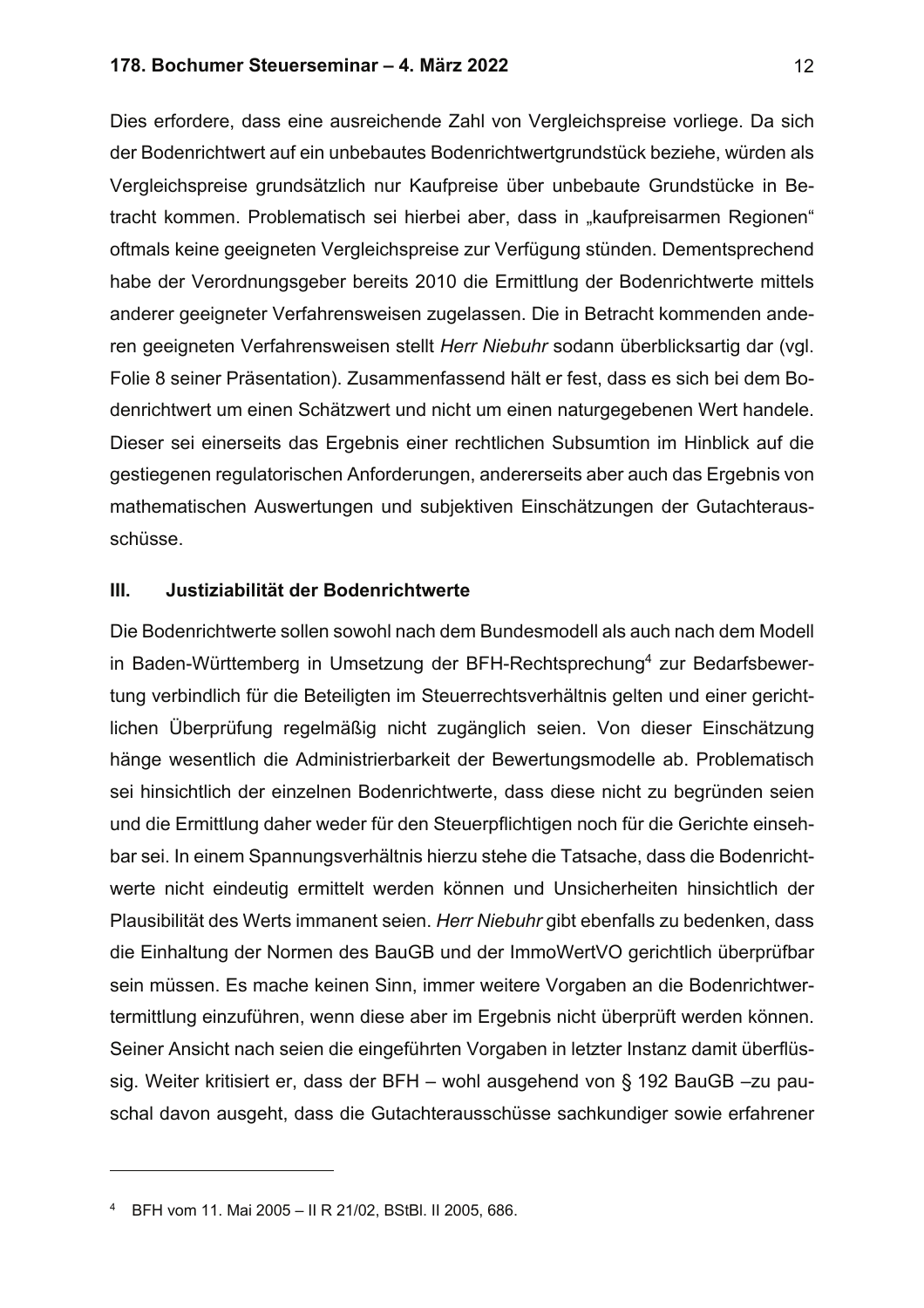## 178. Bochumer Steuerseminar – 4. März 2022

seien als die Gerichte und daher eine höhere Bewertungskompetenz hätten. Ferner sei seiner Ansicht nach im Zusammenhang mit dem Bundesmodell problematisch, dass dieses keinen Nachweis eines niedrigeren Bodenrichtwerts vorsehe.

Als Fazit seines Vortrags resümiert Herr Niebuhr, dass Bodenrichtwerte in der Verkehrswertermittlung seit Jahren gebräuchlich seien und daher bei der steuerrechtlichen Bewertung herangezogen werden können. Problematisch sei im Rahmen der steuerrechtlichen Bewertung aber, dass die Bodenrichtwerte sehr uneinheitlich ermittelt werden würden und die Leistungsfähigkeit der Gutachterausschüsse nicht flächendeckend gewährleistet werden könne, was sich wiederum auf die Qualität der Bodenrichtwerte niederschlage. Insbesondere mit Blick auf diese uneinheitliche Ermittlung sei es problematisch, dass eine Begründung der Bodenrichtwerte nicht erfolge. Weiter müsse seiner Ansicht nach der Bodenrichtwert im Rahmen der Grundsteuer eine Anpassung vorsehen, um zu gewährleisten, dass der Bodenrichtwert in etwa einen Verkehrswert widerspiegle. Die alleinige Bewertung mittels der Bodenrichtwertszahl stelle kein geeignetes Mittel zur Abbildung des Verkehrswerts dar. Zuletzt kritisiert er, dass eine gerichtliche Überprüfung der Bodenrichtwerte zulässig sein müsse, um zu gewährleisten, dass die rechtlichen Anforderungen an die Bodenrichtwertsermittlung eingehalten würden.

### Plenumsdiskussion D.

Prof. Seer bedankt sich für die beiden Vorträge. Hinsichtlich der von Herrn Niebuhr angesprochenen BFH-Rechtsprechung sei zu beachten, dass diese zur Erbschaft- und Schenkungsteuer ergangen sei. Bei dieser habe es jedoch eine Escape-Klausel gegeben. Dementsprechend sei seiner Ansicht nach diese Rechtsprechung nicht eins zu eins auf die Grundsteuer übertragbar. Bei der fehlenden Möglichkeit des Gegenbeweises eines niedrigeren Verkehrswerts bzw. einer Nichtvergleichbarkeit des zu bewertenden Grundstücks mit den Bodenrichtwertgrundstück werde der Rechtsschutz in nicht mit Art. 19 Abs. 4 GG zu vereinbarender Weise beeinträchtigt werde.

Prof. Dr. Matthias Loose, Richter am BFH, stimmt Herrn Niebuhr dahingehend zu, dass angesichts der Bedeutung der Bodenrichtwerte für die Grundsteuer die Wertermittlung von den Finanzgerichten überprüfbar sein müsse. Gerade im Hinblick auf die verschiedenen Methoden zur Ermittlung der Bodenrichtwerte gebiete dies ein effektiver Rechtsschutz.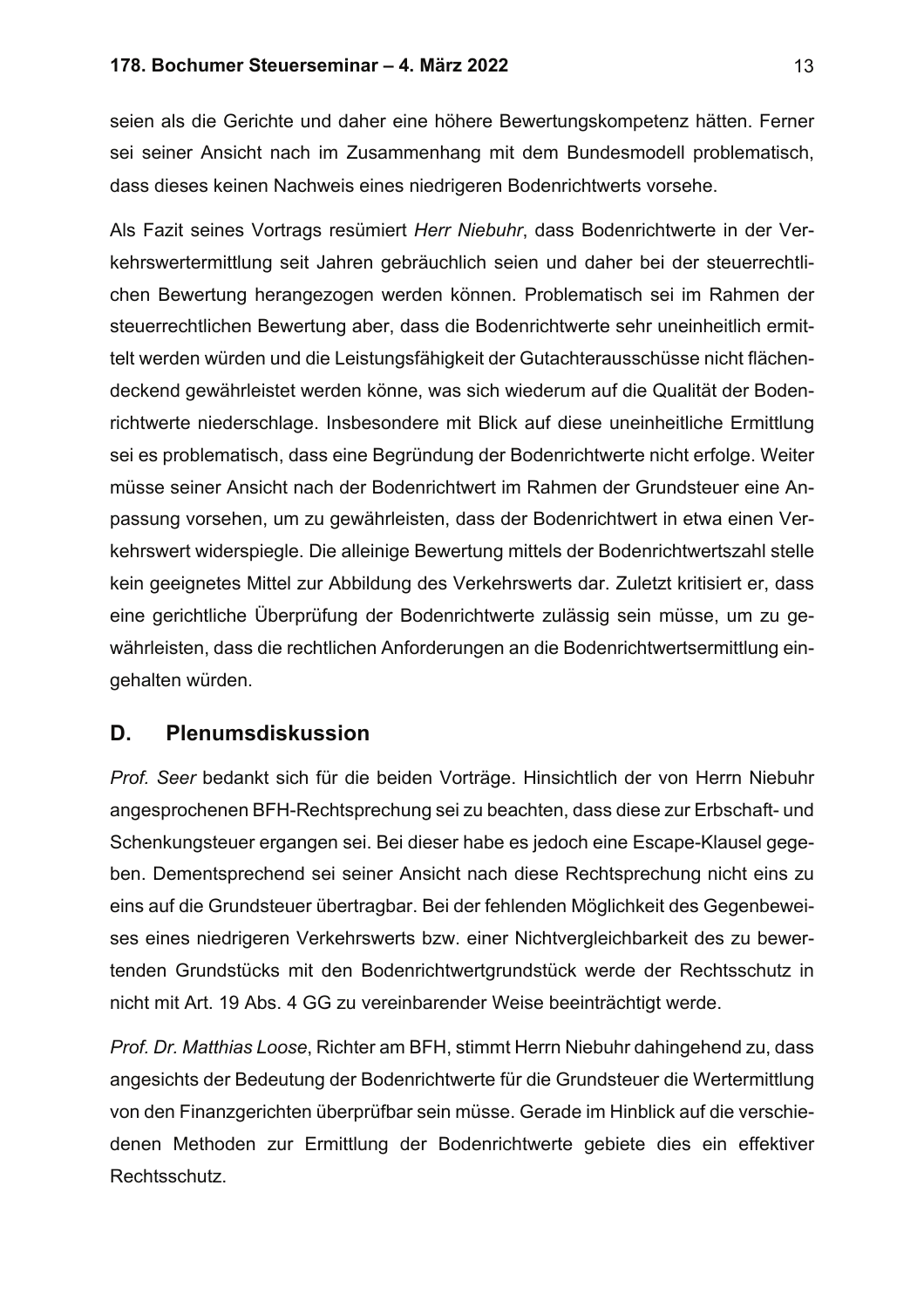## 178. Bochumer Steuerseminar - 4. März 2022

Prof. Krumm stimmt Prof. Loose zu und gibt weiter zu bedenken, dass die Grundsteuer wohl ein Anwendungsfall für die Grenzen des Beurteilungsspielraums werden würde.

Prof. Krumm wirft weiter die Frage nach der Ausgestaltung der Rechte des Mieters auf. Zwar sei die Grundsteuer als direkte Steuer ausgestaltet, allerdings werde sie bei privaten Mietverhältnissen fast durchgängig und bei gewerblichen Mietverhältnisses ebenfalls regelmäßig auf den Mieter überwälzt. Insofern sei seiner Ansicht nach fraglich, ob dem Mieter als Träger der Steuer eine Klagebefugnis zukomme. Prof. Krumm gibt zu bedenken, dass die Rechtsprechung eine solche bei der Umsatzsteuer bislang verneint habe. Ebenfalls merkt er an, dass der Vermieter regelmäßig kein Interesse daran haben wird, die Grundsteuer anzufechten, wenn er diese auf den Mieter überwälzen könne. Auch die zivilrechtliche Rechtsprechung sei hinsichtlich eines etwaigen Schadensersatzanspruchs des Mieters gegen den Vermieter aufgrund einer möglichen falsch ermittelten Grundsteuer sehr restriktiv. Als Beispiel führt Prof. Krumm einen Fall des OLG Brandenburg<sup>5</sup> an, bei welchem ein Schadensersatzanspruch des Mieters erst bei einer schwerwiegenden Pflichtverletzung des Vermieters bejaht wurde.

Prof. Seer merkt an, dass es seiner Ansicht nach auf die Konzeption der Steuer ankomme. Bei der Umsatzsteuer plädiere er aufgrund der offensichtlich indirekten Ausgestaltung für eine Klagebefugnis des Steuerträgers. Die Grundsteuer sei hingegen grundsätzlich als direkte Steuer ausgestaltet, sodass er bei der Grundsteuer hinsichtlich einer Klagebefugnis zurückhaltender wäre.

Sowohl Prof. Krumm als auch Prof. Loose denken, dass die Frage nach der richtig ermittelten Grundsteuer vermehrt für Konflikte im Innenverhältnis zwischen Vermieter und Mieter sorgen werde. Nach Prof. Loose könne hieraus eventuell ein erhöhter Rechtfertigungsbedarf seitens des Vermieters entstehen und insofern für einen natürlichen Druck sorgen, den Rechtsschutz im Bereich der Grundsteuer in Anspruch zu nehmen. Vor diesem Hintergrund rechne er mit einem erhöhten Verfahrensaufkommen im Bereich der Grundsteuer.

Sodann wendet sich das Plenum der Belastung der steuerberatenden Berufe zu. Prof. Krumm gibt in diesem Kontext zu bedenken, dass die Hausverwaltungen eine gewisse Belastung übernehmen können und sich diese wohl in Grenzen halten sollte. Prof.

<sup>&</sup>lt;sup>5</sup> OLG Brandenburg vom 05. Juni 2019 - 11 U 109/15.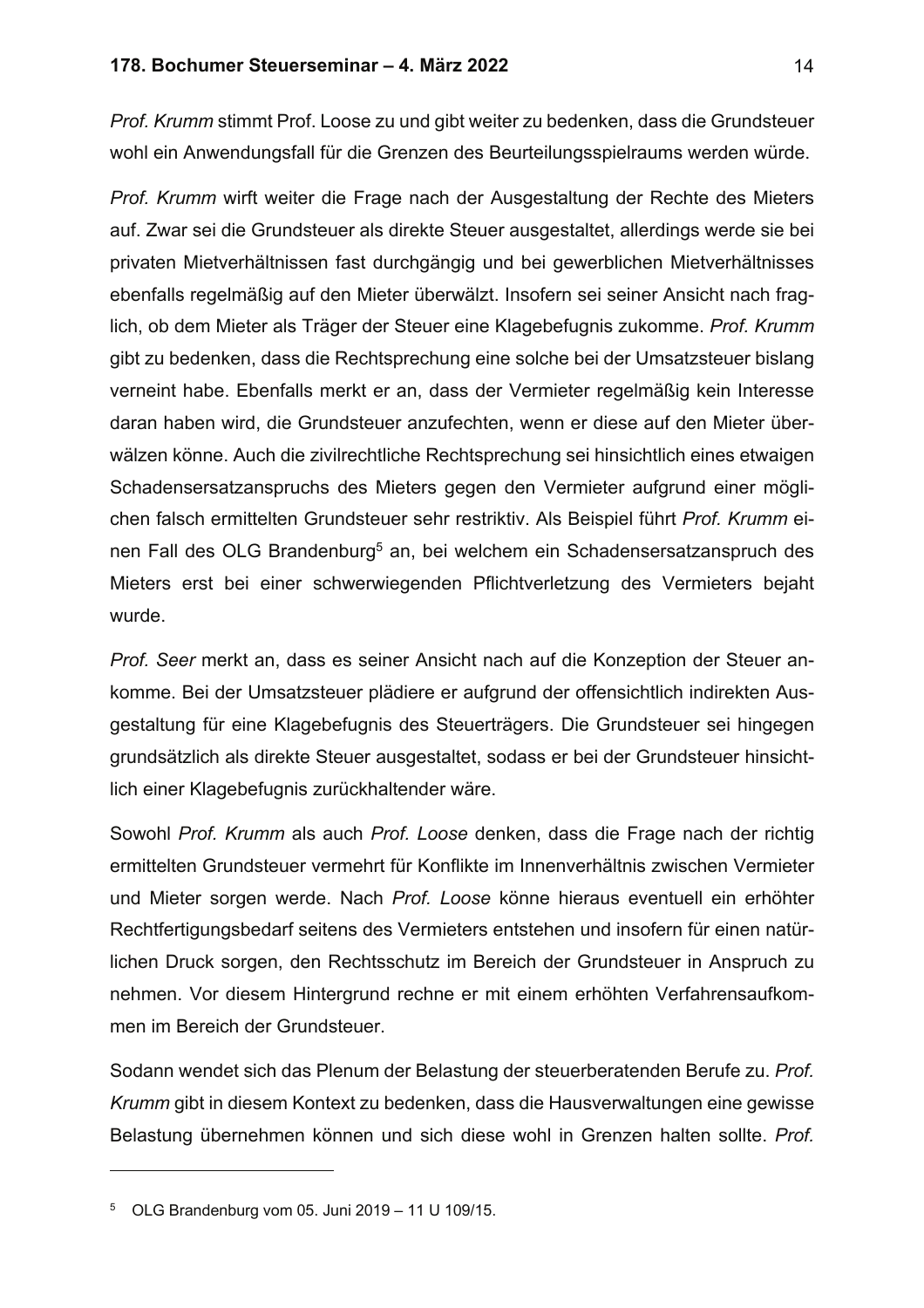Seer könne nachvollziehen, dass angesichts der Corona-Hilfen und der "kurzen" Fristen bei der Grundsteuer eine gewisse Überbelastung drohen könne. Ebenfalls kritisiert er das Sachwertverfahren und den erheblichen Compliance-Aufwand bei Geschäftsgrundstücken.

Ein Teilnehmer stellt die Frage, ob nicht die Problematik um die Bodenrichtwerte gegen das Bundesmodell und für ein wertunabhängiges Modell spreche. Herr Niebuhr stimmt dem zu. Seiner Ansicht nach sei ein wertunabhängiges Modell angesichts der Problematiken um die Bodenrichtwerte – insbesondere mit Blick auf das Äquivalenzprinzip - besser zu handhaben.

Prof. Seer bedankt sich bei Prof. Krumm und Herrn Niebuhr für die interessanten Vorträge sowie bei den anwesenden Teilnehmern für die angeregte Diskussion. Im Rahmen des nächsten Seminars werde Prof. Dr. Lars Rehfeld über das jüngst aktualisierte ATADUmsG referieren. Damit beendet Prof. Seer das heutige Seminar.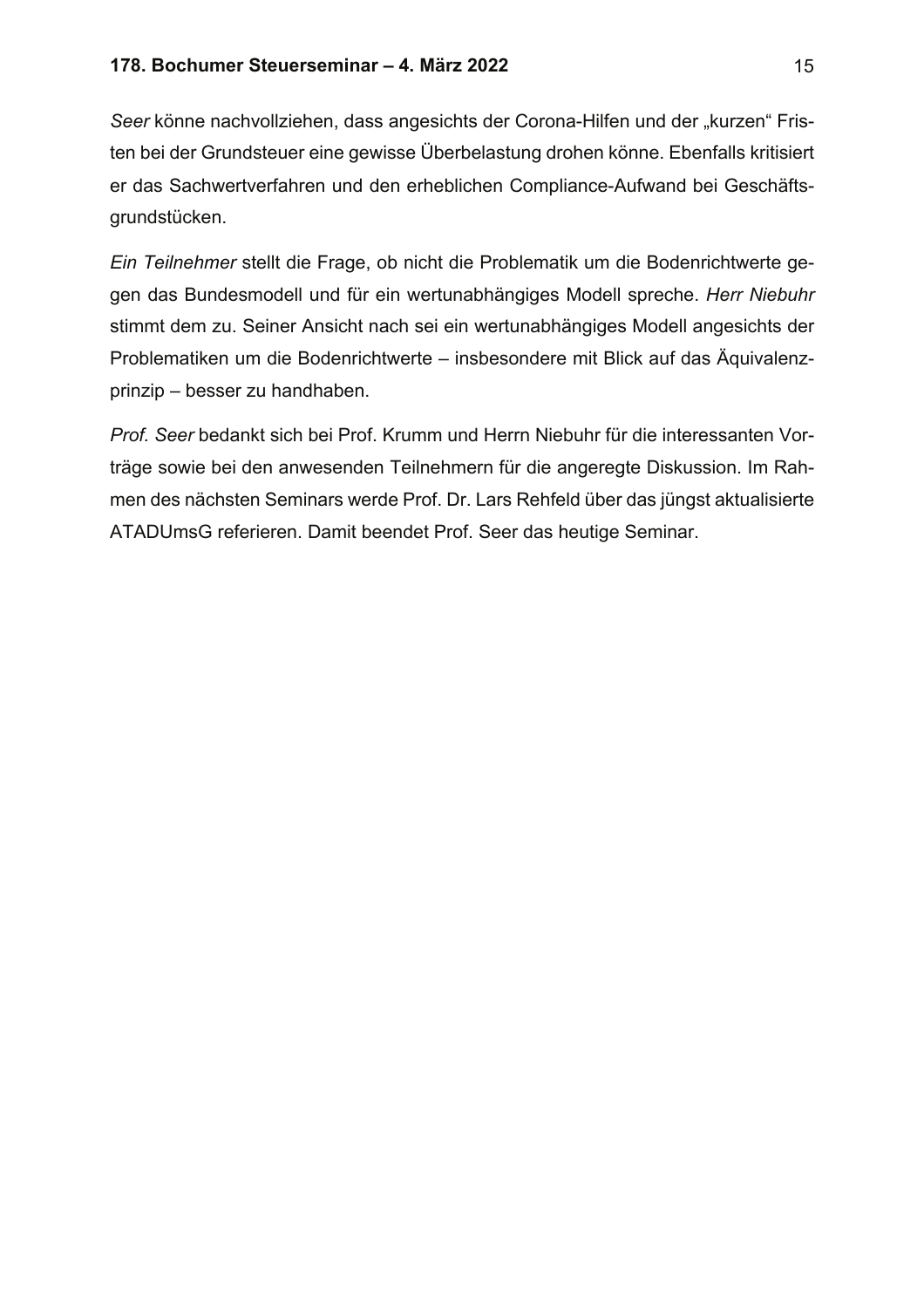**178. Bochumer Steuerseminar Ausgestaltung und Reform der Landesgrundsteuern**

# Bodenrichtwerte

## Ausgestaltung und Problemfelder

**4. März 2022**

**Rechtsanwalt Marco-Marcel Niebuhr**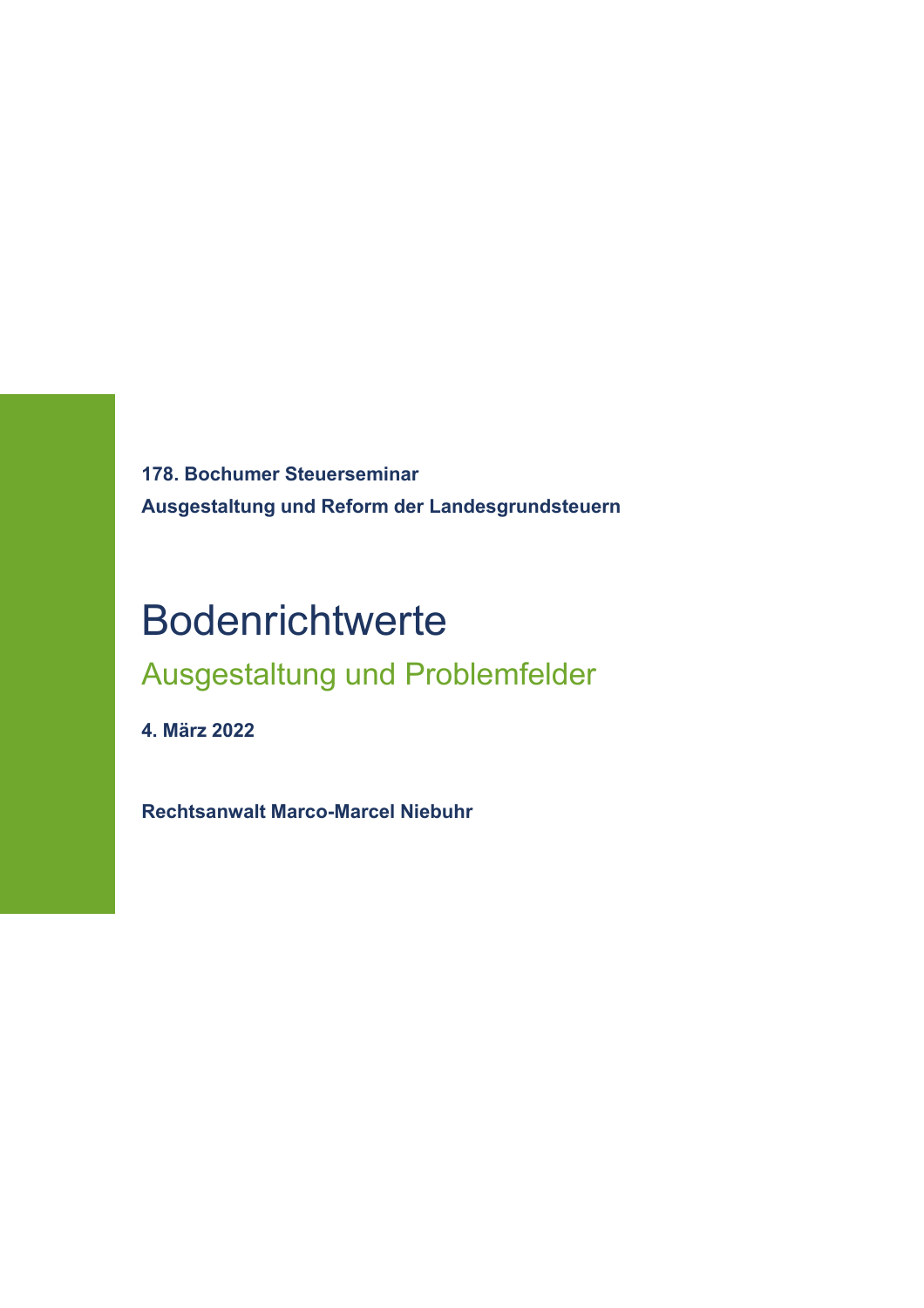# Überblick

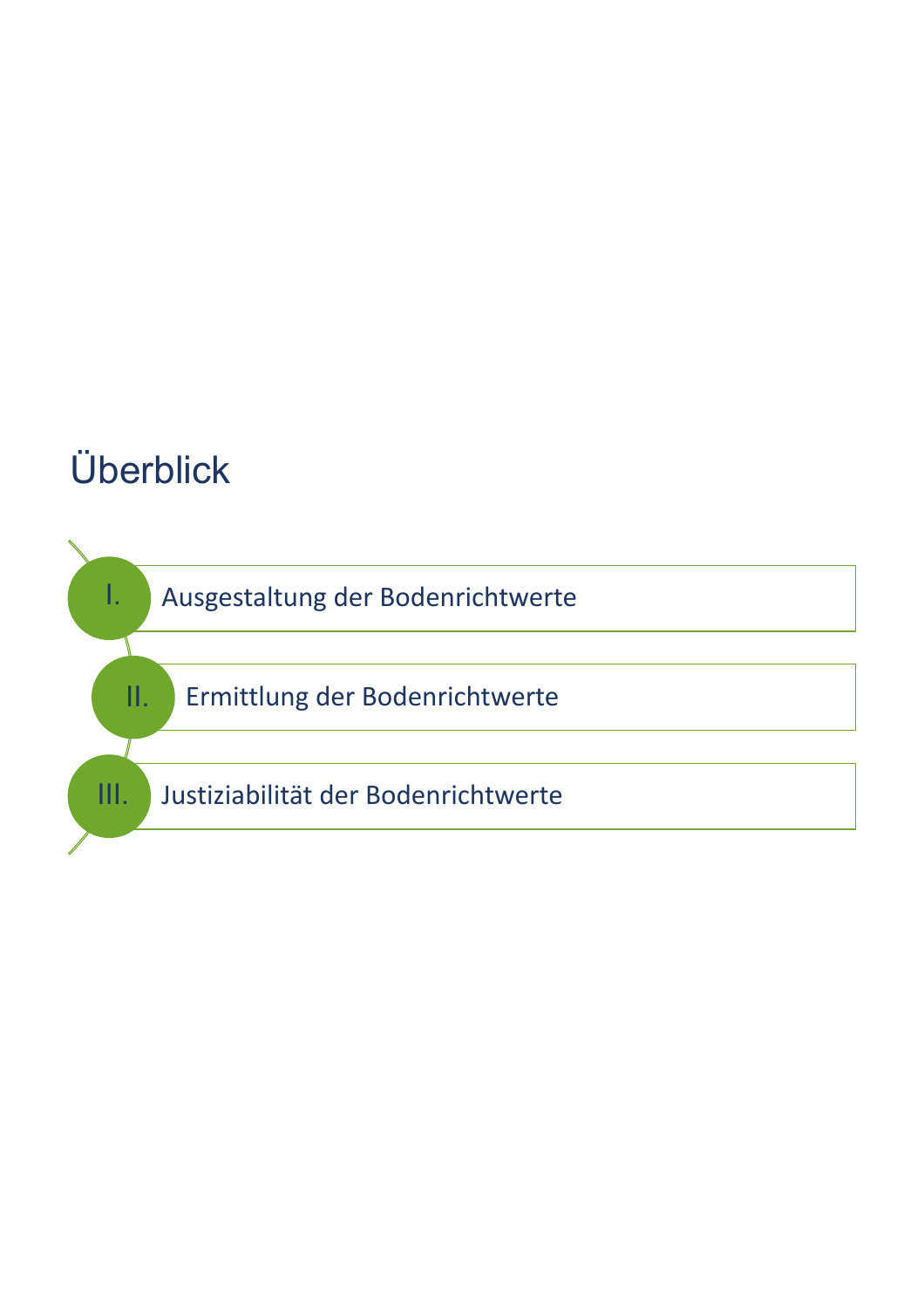- Bodenrichtwerte sind durchschnittliche Lagewerte für den Boden unter Berücksichtigung des unterschiedlichen Entwicklungszustands.
- Bodenrichtwerte sind flächendeckend von den Gutachterausschüssen zu ermitteln. Zu diesem Zweck sind Bodenrichtwertzonen zu bilden (sog. zonale Bodenrichtwerte).
- Je Bodenrichtwertzone ist ein Bodenrichtwert anzugeben.
- Ein Bodenrichtwert bezieht sich auf ein Quadratmeter Grundstücksfläche des jeweiligen Bodenrichtwertgrundstücks.
- Das Bodenrichtwertgrundstück ist ein unbebautes und fiktives Grundstück, dessen Grundstücksmerkmale weitgehend mit den vorherrschenden wertbeeinflussenden Grundstücksmerkmalen in der jeweiligen Bodenrichtwertzone übereinstimmen sollen.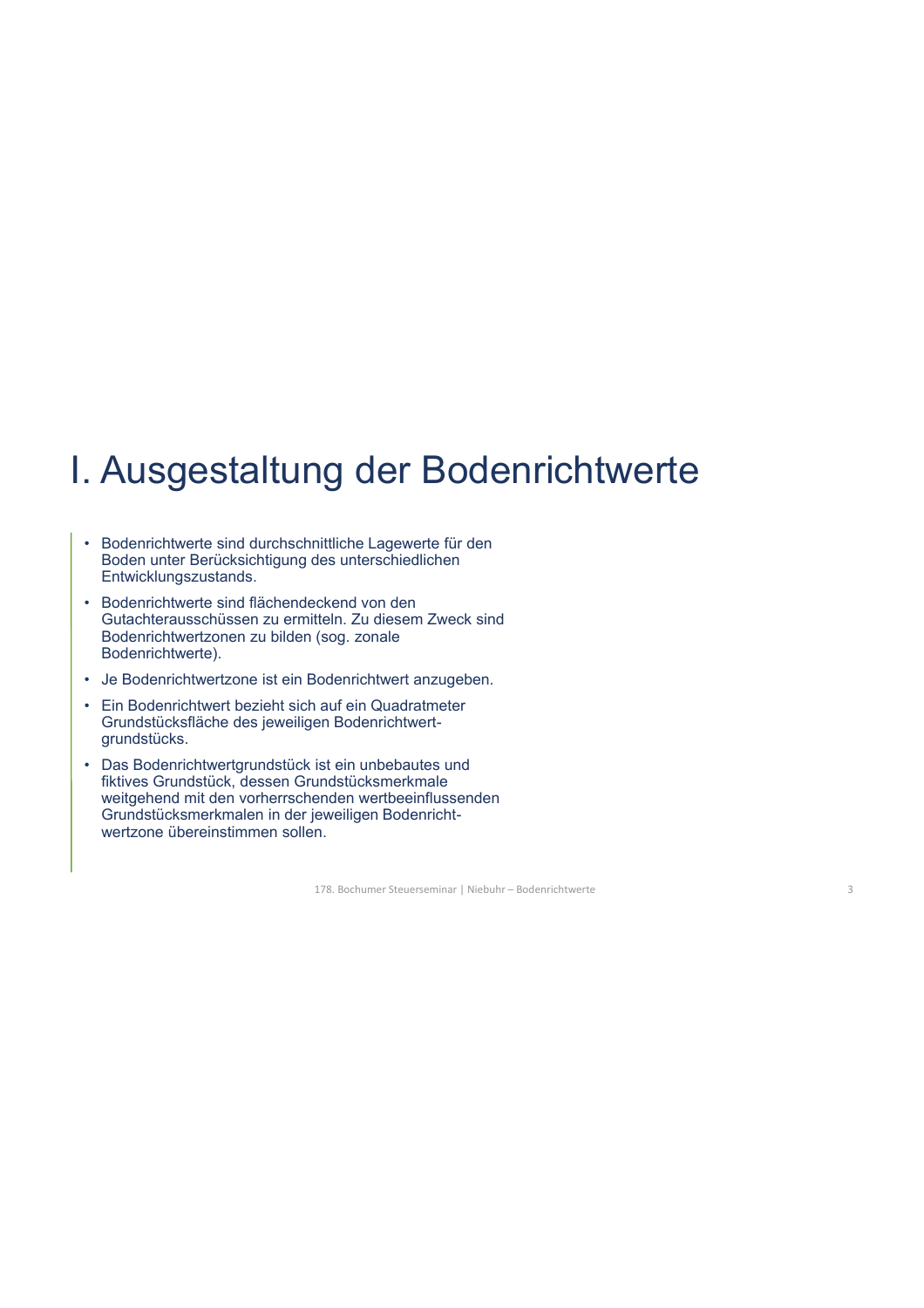- Die Abgrenzung der Bodenrichtwerte durch Bodenrichtwertzonen widerspricht oftmals den tatsächlichen Wertverhältnissen.
- Die Lage des Bewertungsobjekts in der jeweiligen Bodenrichtwertzone schreibt zumindest für die steuerrechtliche Bewertung das (ggfs. noch anzupassende) Bodenwertniveau für das zu bewertende Grundstück fest.
- Die Bodenrichtwertzonen sind so abzugrenzen, dass lagebedingte Wertunterschiede zwischen den Grundstücken, für die der Bodenrichtwert gelten soll, und dem Bodenrichtwertgrundstück grundsätzlich nicht mehr als 30 % betragen (§ 15 Abs. 1 Satz 2 ImmoWertV 2021).
- Wertunterschiede, die sich aus nicht mit dem Bodenrichtwertgrundstück übereinstimmenden Grundstücksmerkmalen einzelner Grundstücke ergeben, sind bei der Abgrenzung nicht zu berücksichtigen.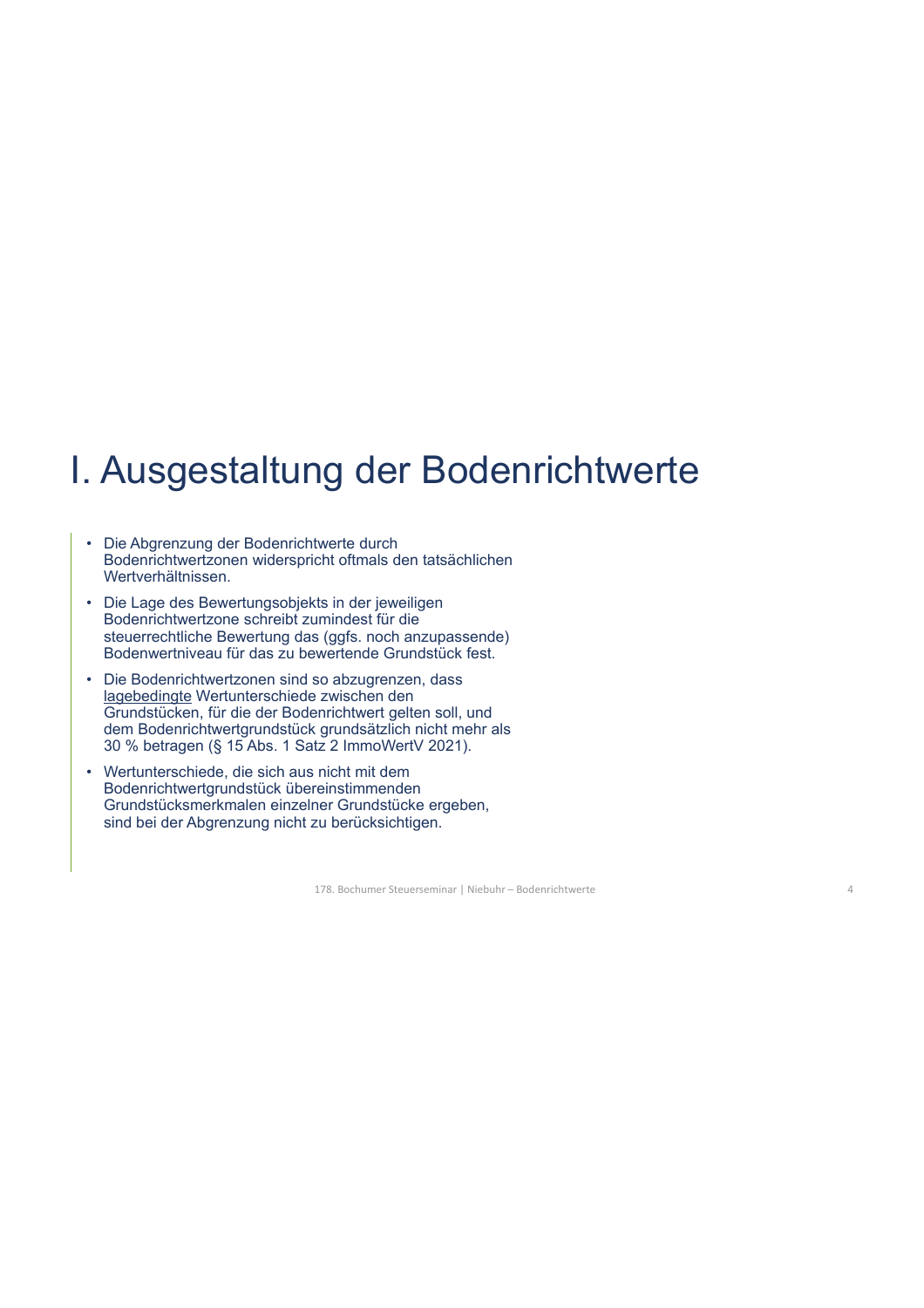Herkömmliche Darstellung von Bodenrichtwerten in (analogen) Bodenrichtwertkarten

95 B ebf (1255)

WA EFH WGFZ 0,3 b25 f750

### Erläuterung

- Bodenrichtwert: 95 Euro/m²
- Entwicklungszustand: Baureifes Land (B)
- Beitragssituation: erschließungsbeitrags- / kostenerstattungsfrei (ebf)
- Zonennummer: 1255
- Art der Nutzung: allgemeines Wohngebiet (WA)
- Ergänzung zur Art der Nutzung: Ein- und Zweifamilienhäuser (EFH)
- Wertrelevante Geschossflächenzahl (WGFZ): 0,3
- Grundstücksbreite (b): 25 Meter
- Grundstücksfläche (f): 750 m²
- Die wertbeeinflussenden Grundstücksmerkmale sind darzustellen. Diese sind dementsprechend auch bereits bei der Bodenrichtwertermittlung zu berücksichtigen.
- Darzustellen sind in jedem Fall der Entwicklungszustand und die Art der Nutzung.
- Bei baureifem Land gehört dazu auch stets der beitragsrechtliche Zustand.
- "Weitere Grundstücksmerkmale sind darzustellen, wenn sie wertbeeinflussend sind." z. B.
	- Maß der baulichen Nutzung
	- Bauweise oder Gebäudestellung
	- Grundstücksgröße oder -tiefe
- Regelmäßig keine Berücksichtigung von Grundstücksmerkmalen, die nur im Rahmen einer Einzelbegutachtung ermittelt werden können (z. B. Altlasten).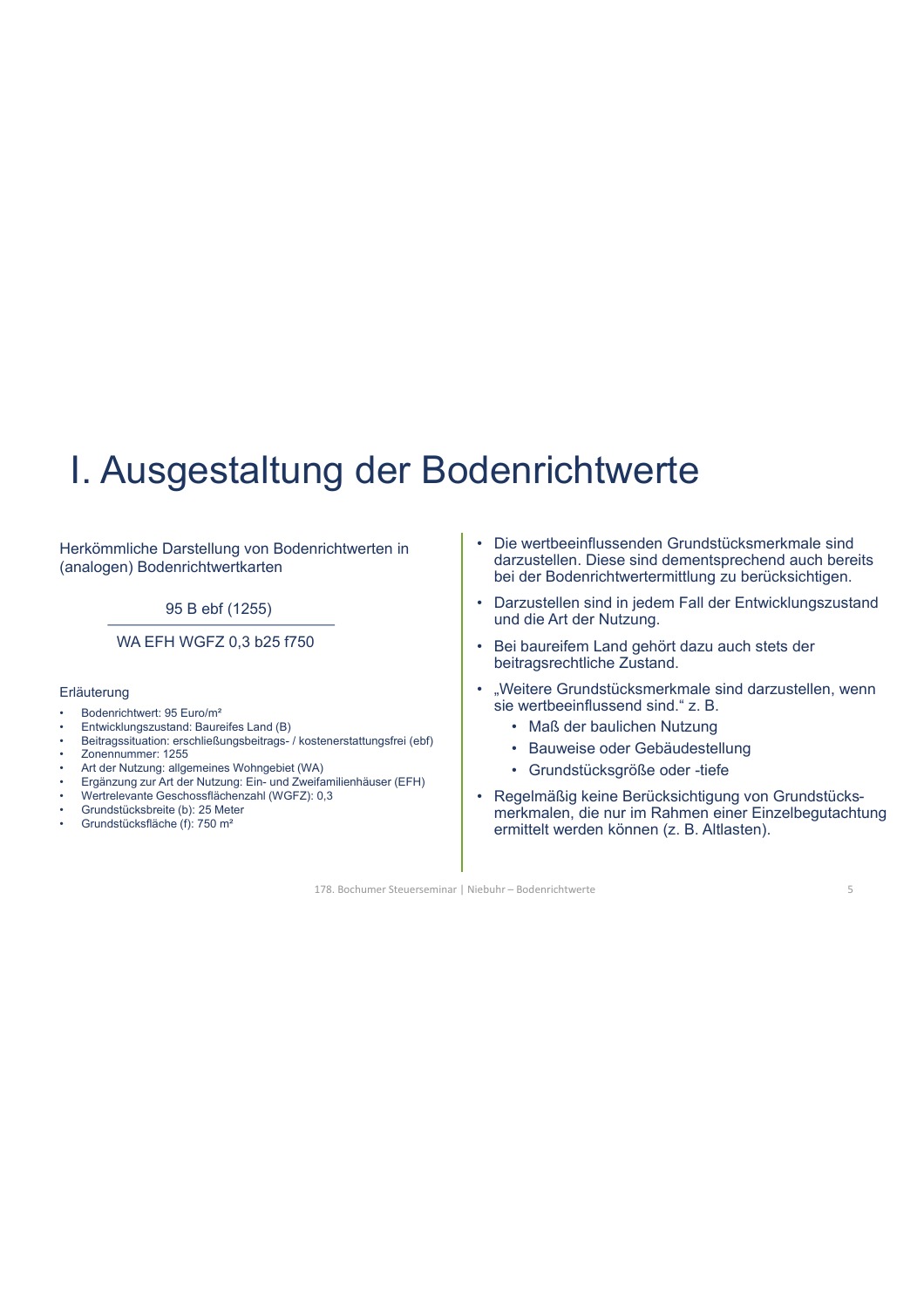### **Beispiel**

| 150 B ebf (1234)  | 150 B ebf (1235)  |
|-------------------|-------------------|
| <b>MK GFZ 0,8</b> | <b>MK GFZ 1,2</b> |
|                   |                   |

### Erläuterung

- Bodenrichtwert 150 Euro/m²
- Entwicklungszustand: Baureifes Land (B)
- Beitragssituation: erschließungsbeitrags- / kostenerstattungsfrei (ebf)
- Art der Nutzung: Kerngebiet (MK)
- Geschossflächenzahl (GFZ): 0,8 bzw. 1,2
- In beiden Bodenrichtwertzonen befindet sich jeweils ein Grundstück mit einer Grundstücksfläche von 500 m² mit einer Geschossflächenzahl von 0,8.
- In der Bodenrichtwertzone 1234 entsprechen die wertbeeinflussenden Grundstücksmerkmale des Bodenrichtwertgrundstücks dem des Bewertungsobjekts. Der Bodenrichtwert ist nicht anzupassen. Der anhand des Bodenrichtwerts ermittelte Bodenwert beträgt somit EUR 75.000.
- In der Bodenrichtwertzone 1235 stimmen die wertbeeinflussenden Grundstücksmerkmale nicht überein. Der Bodenrichtwert ist demzufolge anzupassen.

0,9 (Umrechnungskoeffizienten bei einer GFZ von 0,8)

- 1,10 (Umrechnungskoeffizienten bei einer GFZ von 1,2)  $= 122$  EUR/m<sup>2</sup>
- Der Bodenwert beträgt somit EUR 61.000.
- Differenz: EUR 14.000 (Abweichung 18,7 %)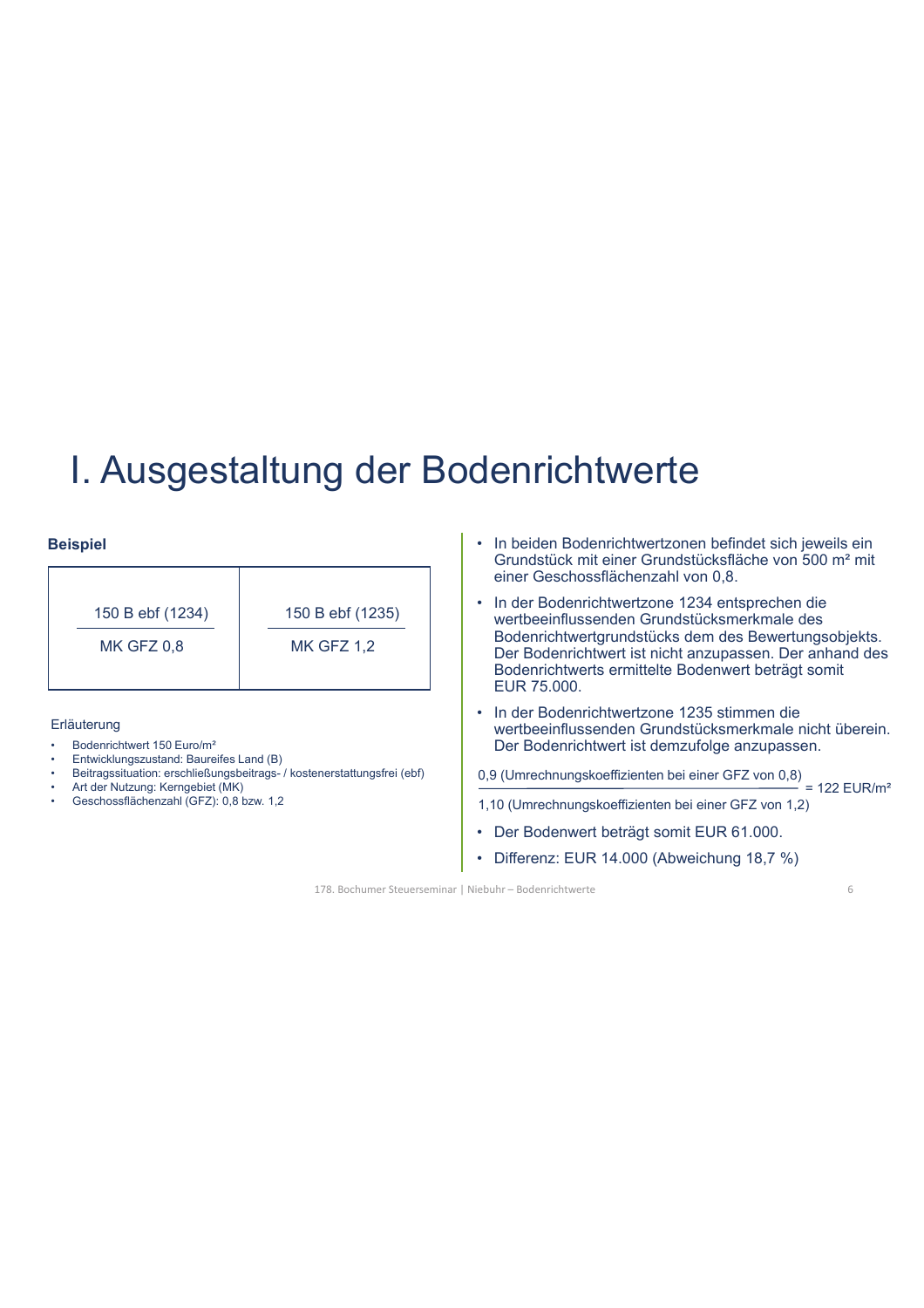## II. Ermittlung der Bodenrichtwerte

### **Ergebnis einer Befragung von 210 Gutachterausschüssen aus dem Jahr 2003**



Quelle: Reuter, fub 2006, 97 (98)

- Ermittlung in erster Linie anhand einer ausreichenden Anzahl geeigneter Vergleichspreise aufgrund der Kaufpreissammlung
- Als geeignete Vergleichspreise kommen grundsätzlich nur Kaufpreise über unbebaute Grundstücke in Betracht.
- P: Bebaute Gebiete, insbesondere Innenstadtlagen, sind oft "kaufpreisarme Regionen"
- Die Datengrundlage für die Bodenrichtwerte ist in diesen Regionen vielfach nicht ausreichend, um belastbare Bodenrichtwerte zu ermitteln.
- Lösungsmöglichkeit 1: Ausweitung der zeitlichen, örtlichen und sachlichen Datengrundlage
- Lösungsmöglichkeit 2: Ermittlung der Bodenrichtwerte mittels deduktiver oder "anderer geeigneter Verfahrensweisen"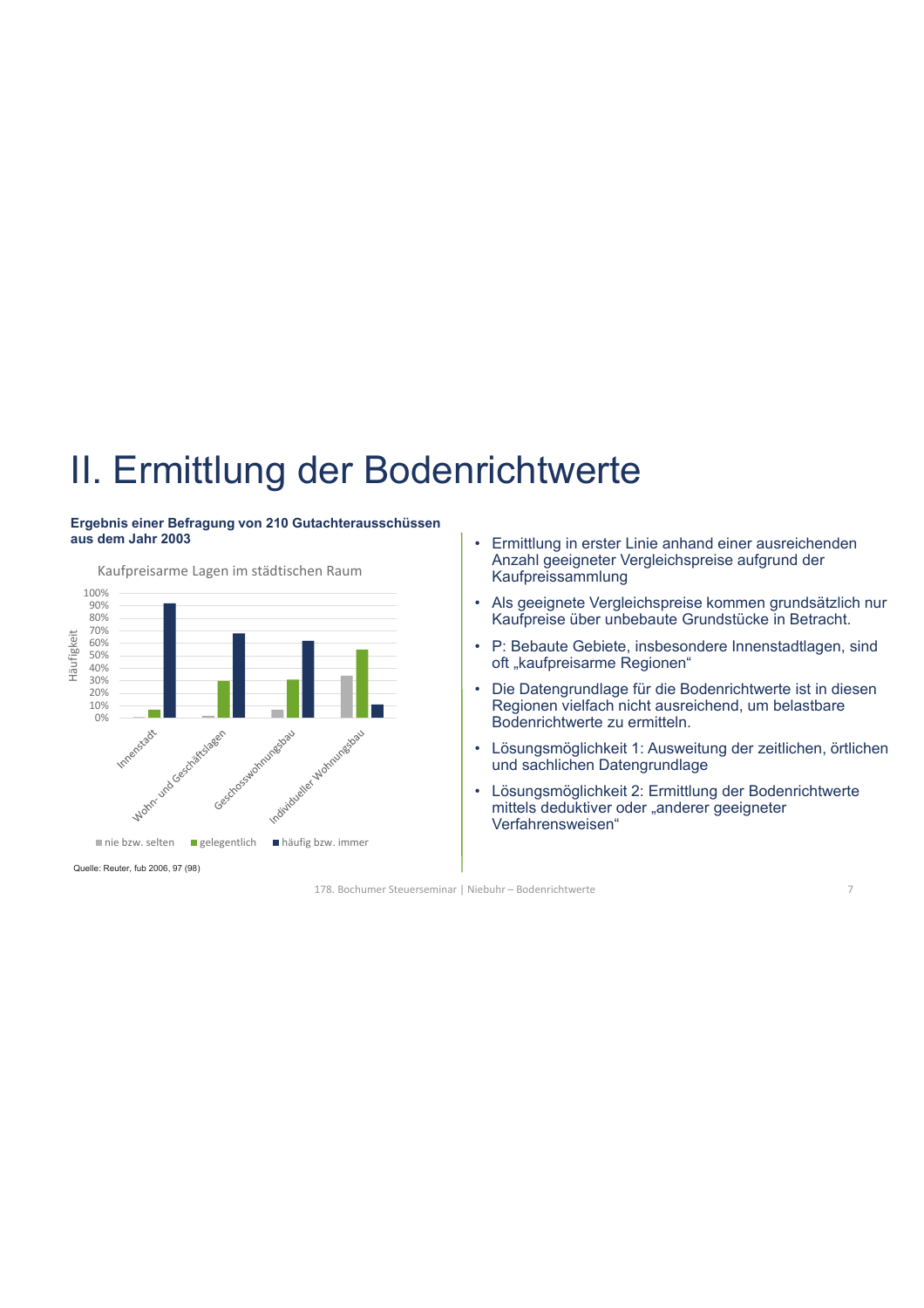## II. Ermittlung der Bodenrichtwerte



178. Bochumer Steuerseminar | Niebuhr – Bodenrichtwerte

8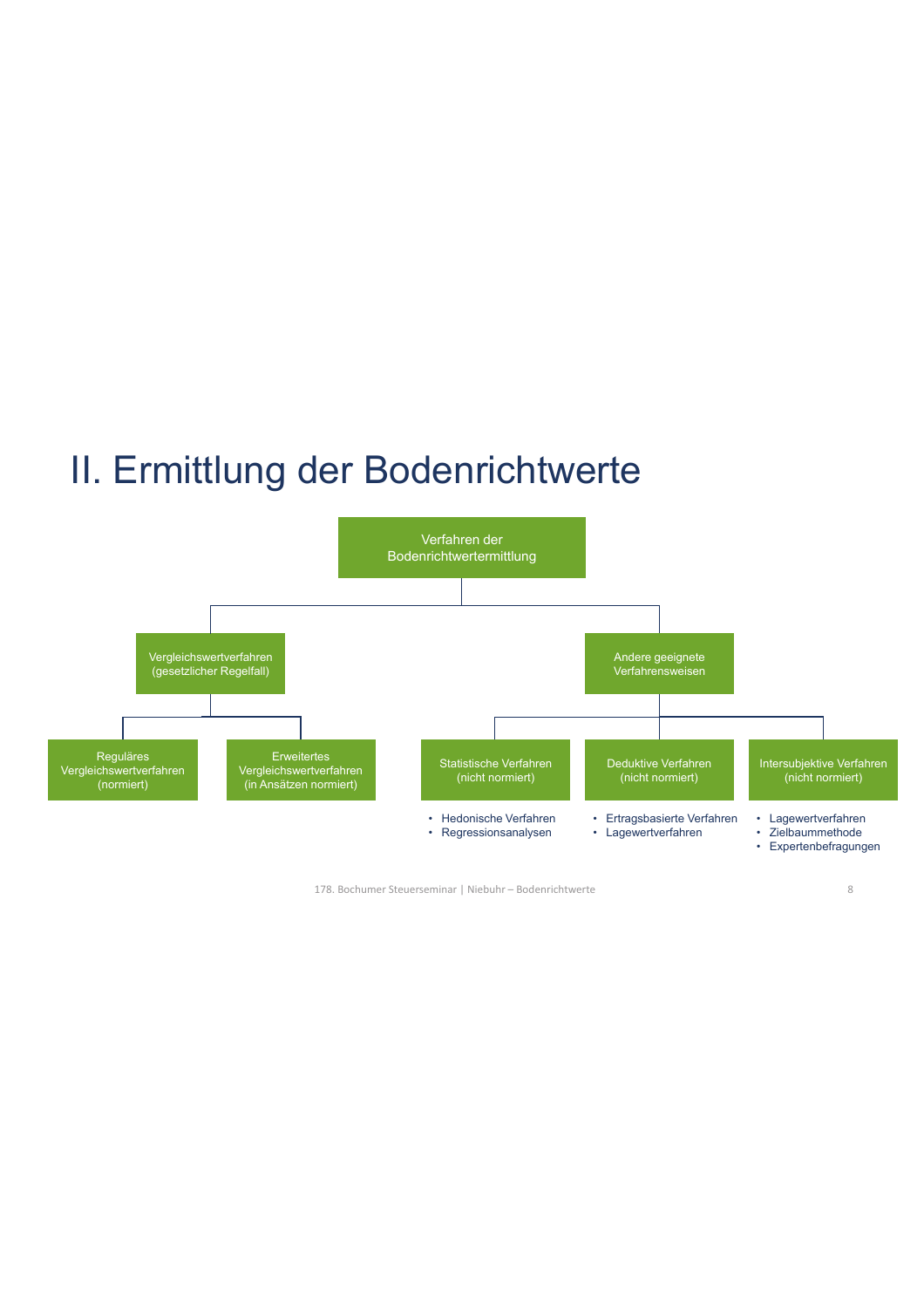## III. Justiziabilität der Bodenrichtwerte

*"Bodenrichtwerte […] sind für die Beteiligten im Steuerrechtsverhältnis verbindlich und einer gerichtlichen Überprüfung regelmäßig nicht zugänglich." – BFH, Urt. v. 11.5.2005 – II R 21/02.*

- Einzelne Bodenrichtwerte sind nicht zu begründen.
- Unklar ist insoweit insbesondere
	- auf welcher Datengrundlage diese beruhen,
	- nach welcher Maßgabe die Bodenrichtwertzone abgegrenzt und das Bodenrichtwertgrundstück attributiert wurde,
	- in welchem Verfahren die Bodenrichtwerte ermittelt wurden,
	- ob die einschlägigen formellen und materiellen Vorgaben eingehalten wurden.
- Einräumung eines eingeschränkt überprüfbaren Wertermittlungsspielraums grundsätzlich nur als Korrelat einer intersubjektiven Begründung
- Die Einhaltung der Normen des BauGB und der ImmoWertV muss gerichtlich überprüfbar bleiben.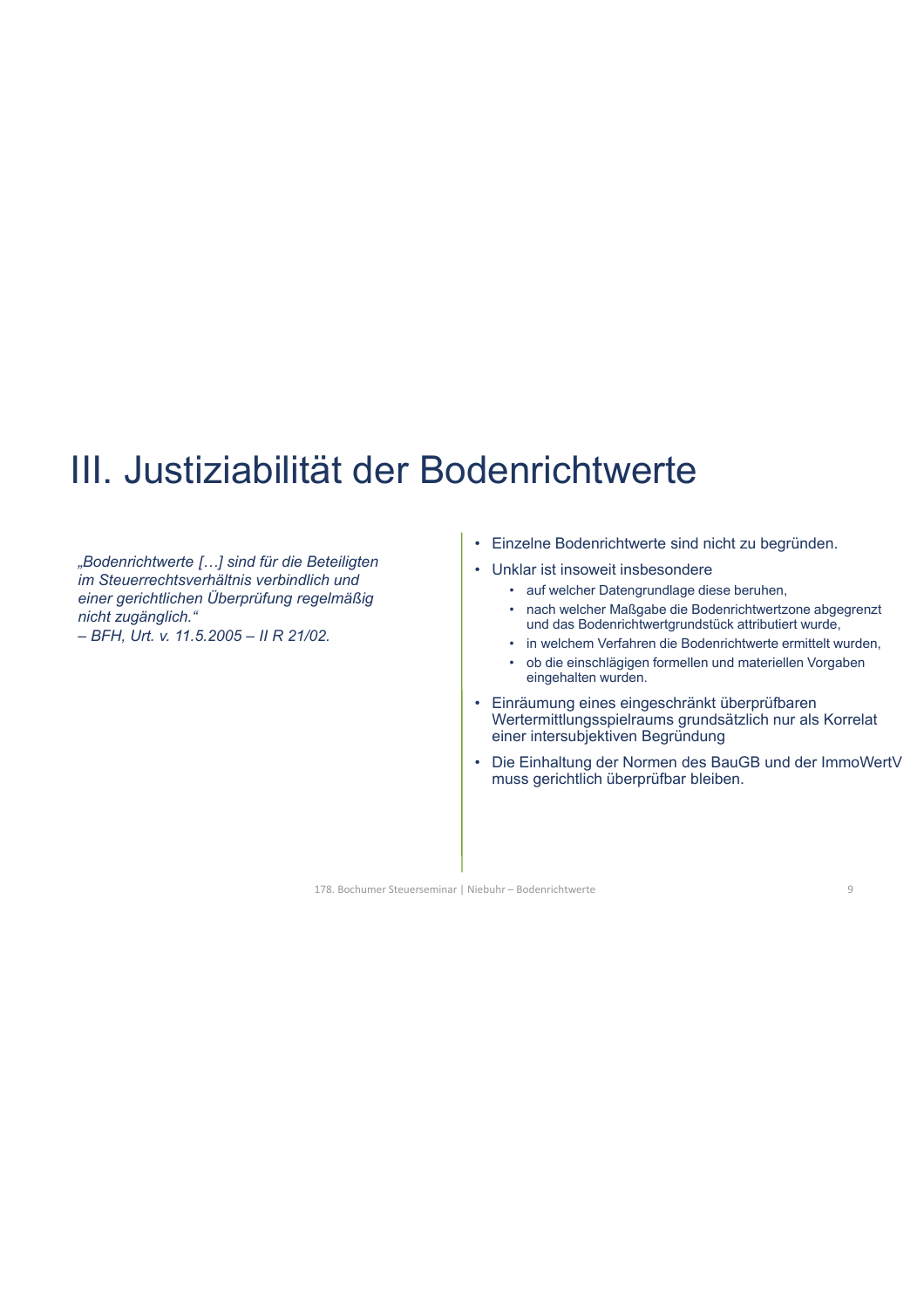## Fazit und Diskussion